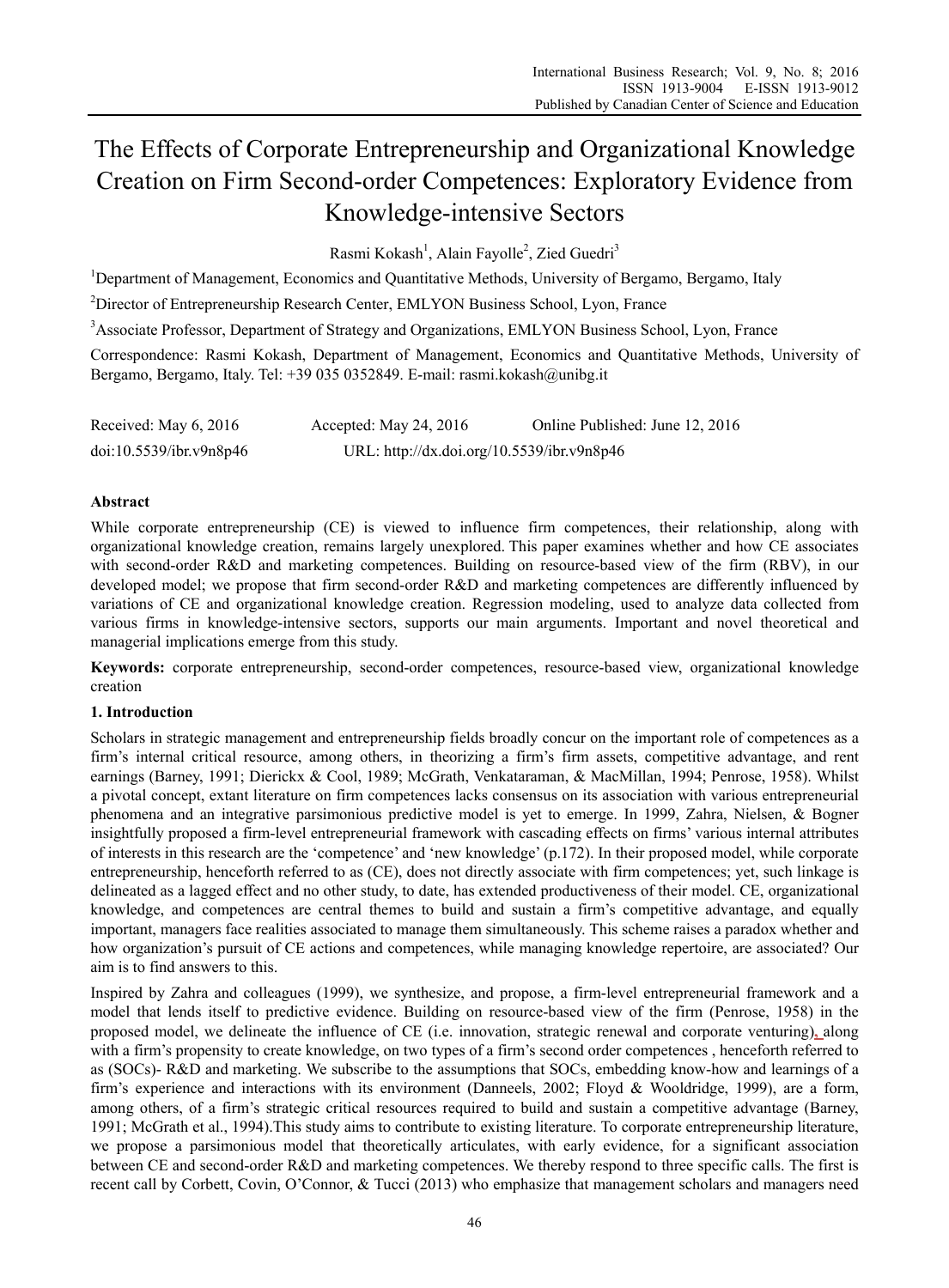$\overline{a}$ 

to expand scope of CE outcome by examining what and how CE initiatives of managers are beneficial at certain moment in the life of an organization and when these initiatives are not. The second, a call by Bierwerth, Schwens, Isidor, & Kabst (2015) who emphasize, in their valued meta-analysis, that a firm's pursuit of CE, while acknowledging different organizational motivations, reflects mixture of immediate and delayed returns mainly due to variations of organizational attributes and capabilities that need to be further unveiled. The third call is that of Zahra (2007) who calls for integrating an emerging phenomenon with a new theory- competence development and the revitalizing role of RBV in entrepreneurship literature respectively. Our proposed model integrates organizational knowledge creation as a mid-range theory, thus extending our view of firm-level entrepreneurship as a phenomenon influenced by knowledge management (Dess, Ireland, Zahra, & Floyd, 2003). We also contribute to the boarder competence literature by expanding our scope of understanding to the important association between CE, along with knowledge creation, on second-order competences. We propose an early-stage predictive model of competence-based entrepreneurship capturing what and how such linkages influence important and strategic decisions to develop critical resources and design and implementation of growth and profitable strategies. The paper is organized as follow. First, we briefly review pertinent literature in entrepreneurship and strategic management- from a resource based perspective- to define the sense of what entrepreneurial types and which competences are portrayed in this research and hypothesized relationships. This is followed by the research design and methodology. The study empirical findings are then presented and discussed. In closing, limitations and important direction for future research and managerial implications are presented.

## **2. Overview of Relative Literature & Hypotheses Development**

## *2.1 Corporate Entrepreneurship and Firm Resources*

For decades, literature on entrepreneurship scholarship has focused mainly on theoretical development rather than empirical work (Brush et al., 2003; Sharma & Chrisman, 1999; Wiklund, Davidsson, Audretsch, & Karlsson, 2011). Scholars (e.g. Bettis & Hitt (1995) and Hitt & Reed (2000)) suggest that future entrepreneurship research could play an important role by taking more a phenomenon-based approach and by developing and investigating questions and methodologies with equivocal significance to theory and "real-world applications" (Wiklund et al., 2011: 6). Their main argument is that, in 21<sup>st</sup> century, various factors such as global market dynamic, competitive landscape and overlap of boundaries among industries have inflicted a wide range of pressure of chaos, complexity, and inevitable constant change. Also, digital technology has variably influenced economic landscape throughout the world with an overall effect to create new industries while disaggregating and rejuvenating old ones. It comes, then, as no surprise that researchers have investigated various entrepreneurial and strategic actions that a firm pursues, by exploring new technologies and venturing new markets, in order to create growth and wealth (Ireland, Reutzel, & Webb, 2005). Such a reasoning can be traced back as early as 1934 when Schumpeter proposed his theory of competition and argues such challenges force a firm to combine various resources in order to create new ones "creative destruction" (Schumpeter,1934). Creative destruction offers the firm opportunities of self-renewal, relative to competitors, and to sustain rent-generating advantage by creating disequilibrium, thereby preventing the economic system from reach perfect competition that would erode such a firm's advantage. While firm-level entrepreneurship is variably debated, in this research, we subscribe to the concept of corporate entrepreneurship (Guth & Ginsberg, 1990; Sharma & Chrisman, 1999; Zahra & Covin,  $1995$ <sup>1</sup>.

Relatedly, resource-based view of the firm, henceforth referred to as (RBV), argues that it is only when the firm successfully secures valuable, rare, inimitable and non-substitutable, collectively known as (VRIN) resources, that it would be able to sustain its competitive advantage and economic rent<sup>2</sup> performance (Barney, 1991). Importantly, second-order competences, that are knowledge-based (Das & Teng, 2000), are a category among others of VRIN resources (Danneels,2008). These idiosyncratic resources determine breadth, scope, and quality of firm's "productive services" (Penrose, 1958: 77) while

<sup>&</sup>lt;sup>1</sup>One camp, represented by Miller (1983) and Lumpkin & Dess (1995), among others, frame firm-level entrepreneurship in such main attributes as proactiveness, risk taking, innovativeness, on the part of managers, collectively known as entrepreneurial orientation (EO). The other camp, represented by (Guth & Ginsberg, 1990; Zahra, 1995; Zahra & Garvis, 2000), view the concept in terms of innovation, venturing, and strategic renewal, collectively known as corporate entrepreneurship (CE),which is the main focus of this study. It is beyond the objective of this paper to compare and contrast review these two research streams.

 $2<sup>2</sup>$ By rent, we refer to the firm capacity to secure above normal earning, compared to other players and while simultaneously not probing for competition, and therefore, exposing the rent earning position to erosion. In this sense, we refer to the Ricardian rent- that is based on firm VRIN-based advantages. Such a rent earning differs from monopolistic Rent that is earned based on external firm factors, such as regulations and policies, that do not permit other players to enter the firm market (Alchian, 1991).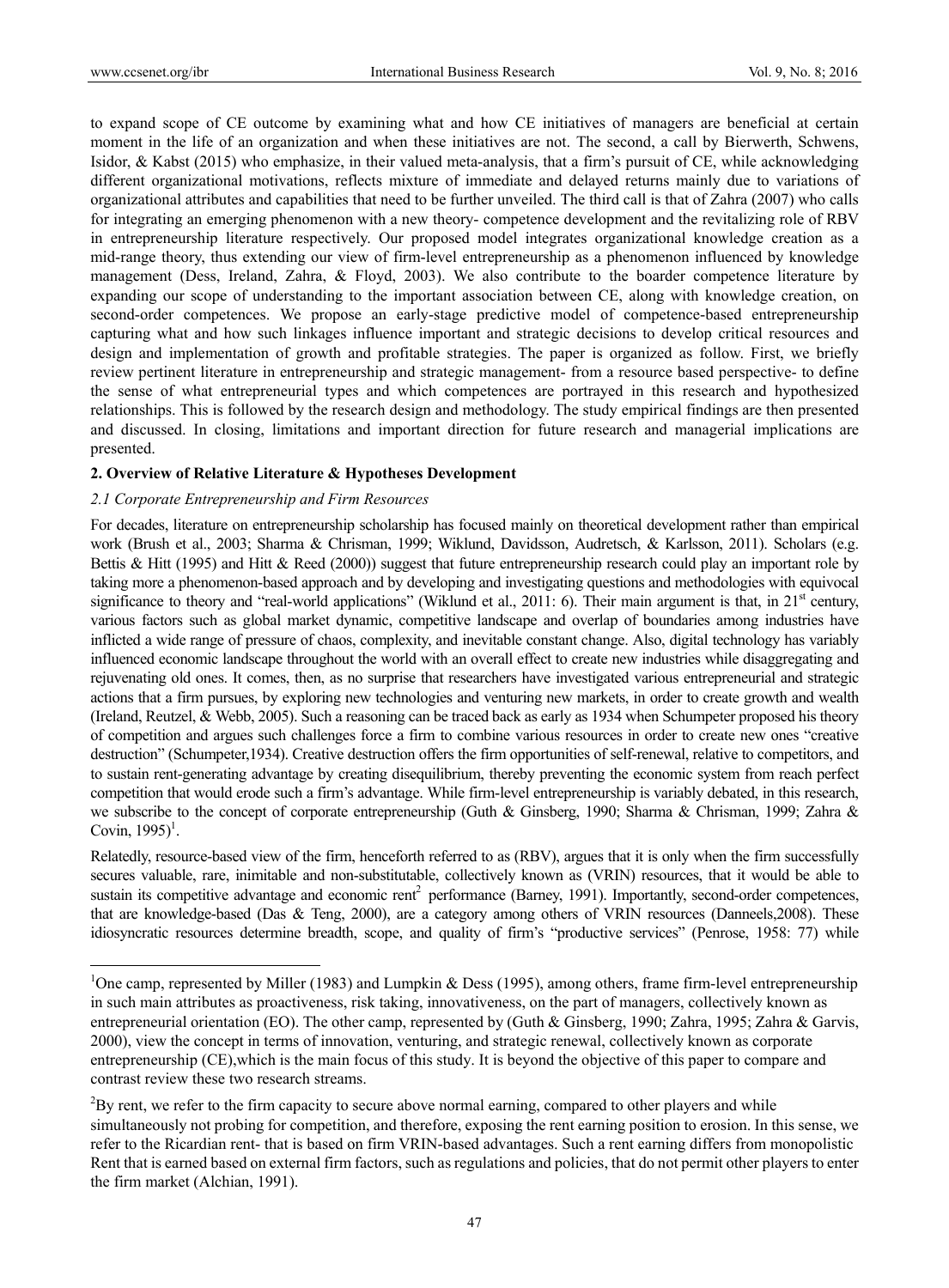$\overline{a}$ 

reflecting its capacity of innovation based on strategic managerial decisions (Galunic & Rodan, 1997). In context of this research, firm resources are defined as the sum of various assets, organizational processes, competences, and knowledge that provide the firm with the capacity to design and implement competitive strategies to improve its effectiveness (Daft, 2009). These resources are of different types<sup>3</sup> and have long been viewed as a source of variable influence on strategic growth mechanism to build a firm's completive advantage. (Barney, 1991).Evidently, entrepreneurship and strategy scholars concur for the influential role of such particular firm internal resources as critical means (Penrose, 1958) to define, design, and achieve corporate business goals (Guth & Ginsberg, 1990; Zahra, 1993; Zahra & Covin, 1995). But one the one side, earlier, RBV did not integrate creativity and entrepreneurial actions due to insufficient interest by researchers (Barney, 1991). Entrepreneurship, on the other side, has been developing into a legitimate and promising field (Shane & Venkataraman, 2000). Taken together, CE and RBV have improved the integrative debate of firm-level entrepreneurship by taking it far beyond a simple empirical setting (Alvarez & Busenitz, 2001; Shane & Venkataraman, 2000). Heterogeneity is a common attribute to RBV and entrepreneurship. While in RBV, the focus is on heterogeneity of resources that in entrepreneurship is on heterogeneity of beliefs about values of these resources. To an entrepreneurial firm, resources, either cognitive or capability-based value (Alvarez & Busenitz, 2001), are mobilized towards the firm's capacity to achieve entrepreneurial rent. In both literatures, the variety in a firm's resources generates such heterogeneity. Importantly, knowledge is a valuable resource. It comprises technical know-how and the ability to process information (Grant, 1996a). It is of types, tacit or explicit, and both must be integrated and coordinated within the firm to generate and continually replenish firm's knowledge repertoire that, in turn, contribute to resource heterogeneity (Polanyi, 1962). For this to happen, it is critical for the firm to rely on information inflow from the market to create its own specific and specialized knowledge.

## *2.2 Resource-based View and Firm Second-order Competences*

Strategy scholars vary in their views of how firm competences relate to competitive advantage. Hofer & Schendel (1978) were the first to formally argue for the role of direct association between competences and competitive advantage as strategic growth drivers in differentiating a firm from its competitors. The formal conceptualization of a firm's competences - as an organically developed component can be traced back to Selznick (1957), who used the term 'distinctive competence' to refer to those qualities that allow a firm to act idiosyncratically and infuse value into its products , exceeding that of its competitors. Later on, Penrose (1958) argued for the firm's influential, unique and heterogeneous values of its internal resources that contributes to its competitive edge. Our readings from the literatures on CE, strategic management of firm resources, and competence development reveal that questions remain. Researchers in these fields broadly advocate the underpinning role of competences giving a firm its competitive edge.

From an RBV perspective, researchers broadly conceptualize competences defined as unique and idiosyncratic skills as major factors in a firm's competitive strength *vis-à-vis* its market rivals (Barney, 1986). But this literature gives diverse labels (at least twelve) to such competences with relative empirical evidence<sup>4</sup>. While these valued efforts cogently articulate the important influence of competences along with various organizational factors- on firm growth, the wide diversity of methods used to measure competences significantly limits the capacity for consistent and comparative interpretations and serves objective accumulated knowledge (Tsang, 1997).With these arguments in mind, it can be inferred that "competences", by definition, integrate elements of specialized knowledge embedded within the individual who performs a specialized action or task. For instance, in the literature of dynamic capabilities, competence is defined as "configuration of resources that enable the firm to accomplish a particular task" (Helfat & Peteraf, 2003). Foss & Knudsen (2006) define competence as "typically idiosyncratic knowledge capital that allows its holder to perform activities- in particular, to solve problems- in certain ways and typically do this more efficiently than others" (p.1).

Similar to CE, studies on firm competences provide a distinctive understanding of what and how a firm competes based on its assets of resources. This is done through exploratory behavior that allows the firm to exploit its unique resources and idiosyncratic skills and competence. While acknowledging that the concept of "firm competences" crosses boundaries with strategic management, in the literature on entrepreneurship in general, and CE in particular, we can find no clear definition of the term. Rather, it is used inter-changeably with a firm's "capabilities" or specific skills that result from entrepreneurial actions. However, both streams of research acknowledge firm competences with attributes of skill-specificity, largely tacit in nature, and asymmetrical among beholders- be it an individual, group of individuals, or

<sup>&</sup>lt;sup>3</sup>Firms resources have been collectively classified into three types: human capital resources (Becker, 1964), physical capital resources (Williamson, 1975) and organizational capital resources (Tomer, 1987).

<sup>4</sup> Von Krogh and Roos (Von Krogh & Roos, 1995) insightfully elaborated on lack of consensus on the meaning of competences" in management research. They articulate the nature of a competence as a firm's –resource- engine to competitive advantage and a conduit of knowledge required to perform a particular task.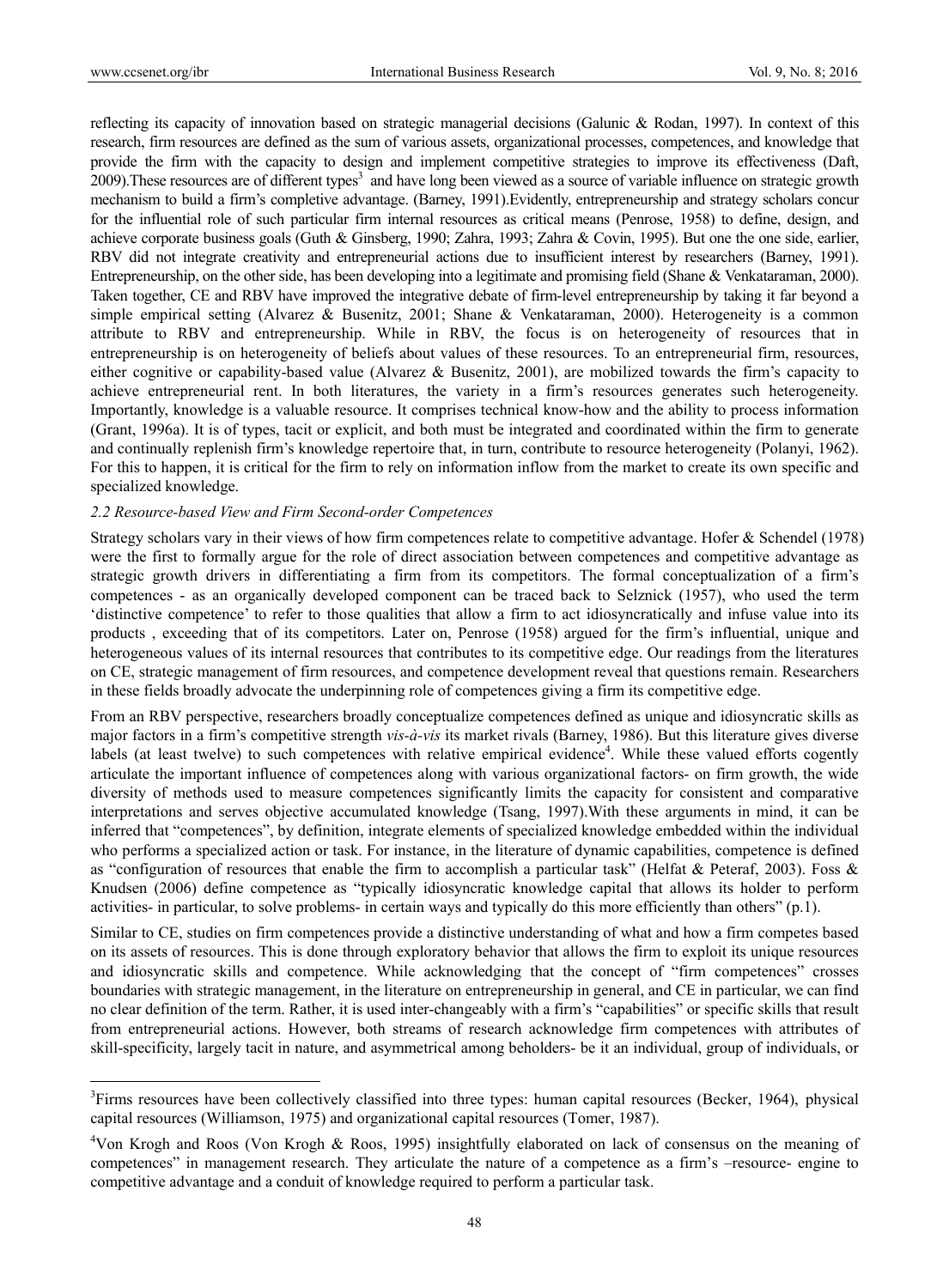the firm itself. Our assumption is that for a firm to sustain its existence, it must maintain the minimum of knowledge required to supply a product or service. In this study, we focus on a unique set of firm competences. Back in 2008, Danneels invoked an interesting conceptualization of firm competence that he labeled as second-order competences -'competence to build competence' (p.519). Firm first-order competence is the skill to perform a task and the skill sets allowing the firm to resume its current activities (Danneels, 2015) while firm second-order competences are 'the skill[s] to learn new tasks'(Danneels, 2008: 520). His assumptions for second-order competences are rooted in those of Collis (1994)- hierarchical stratification of organizational dynamic capabilities.

CE actions of innovation, strategic renewal, and corporate venturing involve more important and complex strategic thinking compared to decisions pertinent to simpler day-today tasks. They are of a strategic hierarchical order that echoes with that of second-order competences both share relatively similar level of complexity, of higher-order level of learning, and therefore, can be thematically related to CE. This orderly categorization provides an interesting framework to help us understand what and how firms CE activities influence their competences as they relate to its competitive stand.

#### *2.3 Second-order R&D and Marketing Competences*

Similar to firm's pursuits of CE to explore new ideas of products and services or new ways to exploit its resources and skills, second-order R&D and marketing competences help the firm identifies new technologies and new markets. Said differently, "it's the firm's ability to add new customer and technological competences, respectively" (Danneels, 2002:520) to its competence portfolio. Echoing with organizational learning, second-order R&D and marketing competences are the competences of exploring new technologies and new customers through explorative learning. Due to changing market dynamics, it is inevitable for a firm to identify new technologies, and towards that purpose, it must upgrade its R&D-related skills, brings in newly required personnel, or perhaps do both and sets forth plans for facility development. In such strategic scenarios, a firm engages in building new technological competences, to complement or replace the existing ones. In parallel analogy, to gain market share or identify opportunities in new markets not seen by competitors, a firm must attain knowledge about new customers ("new market competence) - where they are and how to access them. This can be done through competitive sales activities or channels of distribution to identify and add new customers and markets. So developing such competence necessitates the firm to acquire and develop unique resources and specific skills so it can translates its strategic planning and vision into a sustained competitive edge. Corporate entrepreneurial activities reflect a firm's strategic plan to sustain (or develop) its competitive advantage, increase profits and grow in size by acquiring new capabilities ("competences") to add new customers and develop additional products and services domestically and/or (Alvarez & Busenitz, 2001; Zahra & Garvis, 2000; Zahra, Jennings, & Kuratko, 1999; Zahra, Neubaum, & Huse, 2000)*.*These arguments thus allow us to hypothesize that:

**Hypothesis 1:** *CE will have positive but different association with firm's different forms of SOC's. Specifically, CE has: (H1a) a stronger positive relationship with SOC R&D compared to that with SOC-Marketing, and (H2b) a positive but weaker relation with SOC-Marketing compared to that with SOC-R&D.*

#### **3. Towards a Contingent Approach of Organizational Knowledge Creation and Second-order Competences**

## *3.1 Information and Dimensions of Organizational Knowledge Creation*

Strategy and entrepreneurship literatures, among others, contain a plethora of evidence regarding the importance of knowledge to organizations [ for a review please refer to Sambrook & Roberts(2005)], but has largely ignored how new knowledge (Zahra, Nielsen, et al., 1999) in combination with exiting knowledge, can contribute to development of organizational competences. Viewed as such, failure to address competence development, within an entrepreneurial framework, in terms of both existing and new knowledge has produced limited theories of the entrepreneurial actions when used at the firm-level of analysis. With ongoing environmental uncertainty and complexity, organizational knowledge can be an effective and efficient attribute in reducing these uncertainties (Kirzner, 1979) and to guide strategic decision-making of the entrepreneurial firm. For the purpose of our discussion, we distinguish between information and knowledge- a distinction grounded in the Organizational Knowledge Creation theory (Nonaka, 1994), henceforth referred to as (OKC). Information refers to a flow of messages and signals while knowledge - defined as 'justified true belief' (Nonaka & von Krogh, 2009: 636)- is a multifaceted concept with multi-layered meanings-(Nonaka, Peltokorpi, & Tomae, 2005). Knowledge is created and arranged as influx of information and is associated with commitment and values of the holder (Nonaka, 1994) and can be classified into two types 'explicit' and 'tacit' (Polanyi (1958). Tacit and explicit types of knowledge are not only different but also constantly change over time. Change of tacit knowledge has an analogue characteristic because it is based on interaction between, and among, individuals as they establish shared understanding of various meanings they hold in their mind. Therefore, change of tacit knowledge has a continuous nature due to its tight relatedness to human actions. On the other hand, change in explicit knowledge has a chronological characteristic because exiting documented knowledge (i.e. written routines,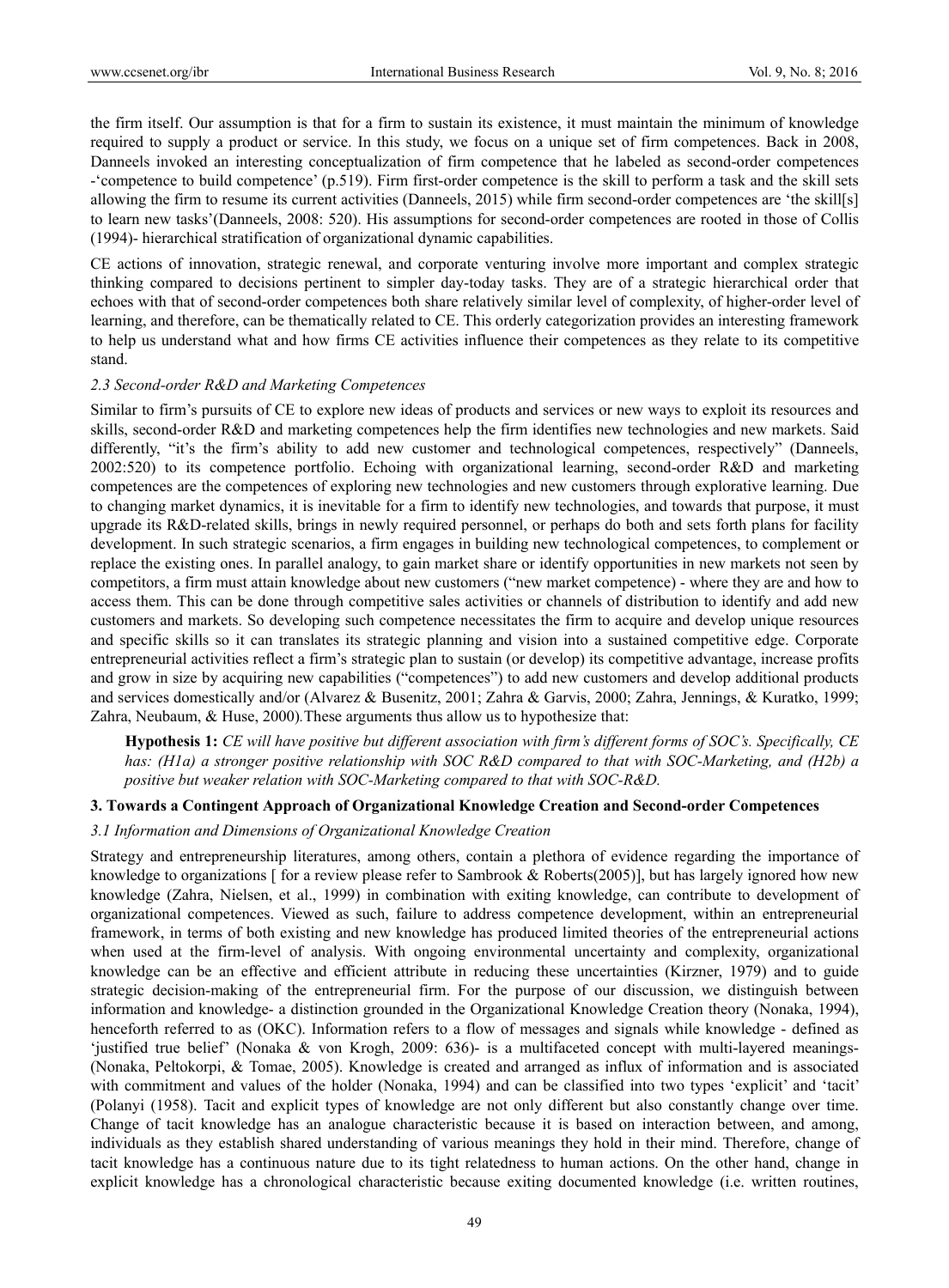books, archival material …etc.) are modified or replaced by new records; and therefore, it has a "digital" nature (Bateson, 1972).

## *3.2 Dynamics of Knowledge Creation Theory*

Knowledge creation occurs and aggregates at different levels, beginning with the individual and moving within and between groups, organizations, and ultimately spirals up to the society level (Nonaka, 1994). In essence, it is important to emphasize that knowledge creation is dynamic by nature. Organizations are social structures embedded within social environments and continuously experience an influx of information in the form of messages from customers, suppliers, competitors and many other resources. It is essential, then, that organizations incorporate and synthesize received information, in combination with existing knowledge, transformed into new knowledge. This process extends organizational understanding to strategically map the competitive landscape, maintain valuable resources and acquiring new ones, and discover opportunities to develop and create new competences, products and services. The two types of knowledge- explicit and tacit- can be converted into one another. This is done via four modes: socialization, externalization, internalization, and combination- an important knowledge creation typology coined by Nonaka (1994). He further posits that modes of knowledge conversion interact in a dynamic cycle where tacit knowledge, at the individual level - essential to knowledge creation - is externalized and amplified through this interaction its spirals upward to the inter-organizational level. For this complex process to take place, organizations need to provide a medium of social interactions such as milieu and "self-organizing groups" that collaborate to create knowledge. This knowledge must then be crystallized in the form of innovating and developing new products, services and processes. With an understanding of how organizations create knowledge, we explore the linkage between organizational knowledge creation and firm second-order competences while accounting for various forms of firm-level entrepreneurial activities that take place within the firm. The following section aims to that purpose.

## *3.3 Organizational Knowledge Creation and Firm Second-order Competences*

In 1999, Zahra, Nielsen, et al. (1999) insightfully proposed three different types of new knowledge in CE context: specific, integrative, and exploitative. The questions that remain how do these knowledge types account for a firm's existing knowledge; and equally important, how can we capture CE effects while accounting for these different types of new knowledge? To date, no empirical studies have documented how a firm's entrepreneurial action has induced these three types of new knowledge. One explanation could be the underlying and salient tautology among these types of CE- based new knowledge. Perhaps it is more useful to account for both existing and new knowledge, as tacit and explicit knowledge interacting via knowledge creation modes indicated above. Such an approach towards CE view of new knowledge inside the entrepreneurial organization lends itself not only to theoretical parsimony, but also to empirically capturing the magnitude of the effect of organizational knowledge creation on firm second-order competences. To do so, we make an important assumption that a firm operates within an open-system, mingling within their industry-specific group of competitors and their specific market. As such, one of a firm's major activities is to integrate specific and specialized knowledge (Conner & Prahalad, 1996; Demsetz, 1991) that will enrich its resource heterogeneity, as its competitive position in the market is continuously challenged.

As firms operate within an open system towards their external environment, the influx of information from the market is essential for the firm to be able to create its specific and specialized knowledge repertoire. This in turn, enables the firm to develop and exploit its heterogeneous and idiosyncratic resources. The various divisions (or business units) within a firm work together to plan its strategy for sustaining (or building) it's competitive advantage and create an ongoing process of knowledge creation based on interaction between its internal and external environment. As existing knowledge and new knowledge are integrated in either explicit or implicit, they become unique resources controlled by the firm (Barney, Arikan, Hitt, Freeman, & Harrison, 2001) to support strategic thrust of innovation, strategic renewal, and venturing as the firm rejuvenates and builds new competences and organizational processes (Zahra, 2000; Zahra & Covin, 1993; Zahra & Das, 1993; Zahra, Neubaum, et al., 2000). Taken together, these points support the following hypotheses:

*Hypothesis 2(H2): Organizational knowledge creation has a positive association with firm's SOCs. Specifically, organization knowledge creation has: (H2a) a stronger positive association with SOC- R&D compared to that with SOC-Marketing; and (H2b) a positive but weaker association with SOC-Marketing as compared to that with SOC-R&D.* 

The above mentioned synthesized hypotheses and model are illustrated in Figure (1) below.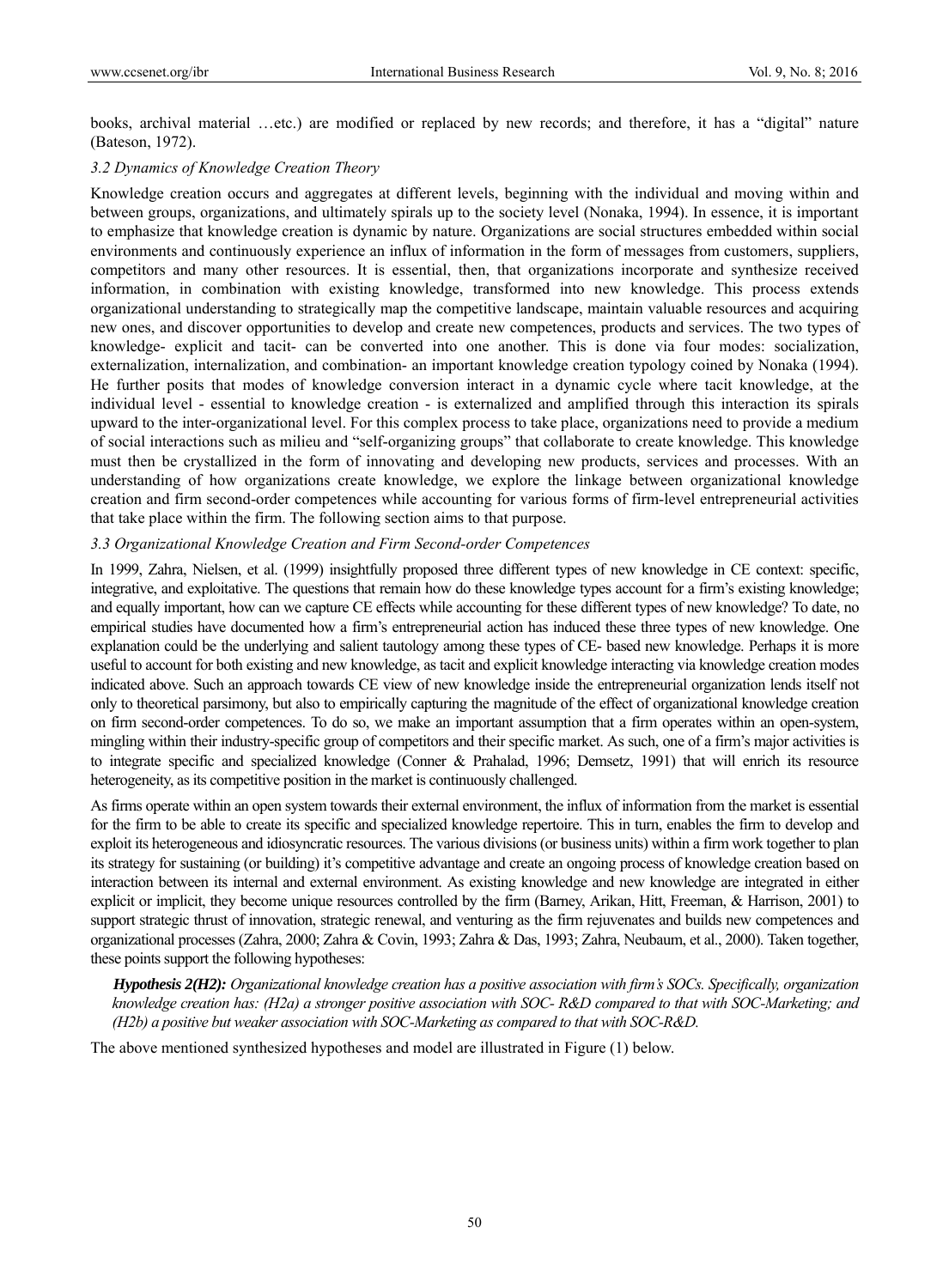

Figure 1. Schematic representation of a firm-level entrepreneurship framework in context of competence development

## **4. Methodology**

#### *4.1 Sample and Data Collection*

To test proposed model and hypotheses, we used a web based survey to collect data using established and validated constructs from the literature (Chou & He, 2004; Danneels, 2008; Zahra, 1996; Zahra, Neubaum, et al., 2000). In this study, the unit of analysis is the firm. We made the choice of selecting companies from knowledge-intensive sectors [IT, healthcare and telecommunication], no more suitable context to synthesized arguments. These sectors are of particular interests and importance to research in entrepreneurship and strategy because they: 1) offer context settings whereby generating of new technologies and their ultimate commercialization are highly pertinent to entrepreneurial actions (Acs, 2004; Baumol, 2002), 2) are contexts wherein entrepreneurship has its highest potential (Henrekson & Johansson, 2009) , 3) include but not only limited to high-tech firms (Delmar & Wennburg, 2010), and 4) include firms operating in different industries and thus offering relative different uncertainty and change of the firm's competitive environment that may not be the same for a study conducted in a single industry.

Firms selected in this study are from healthcare, telecommunication, and IT industries and were approached because of professional and or/ social network relationship with one of top executive members. We followed recommendations of Huber & Power (1985) to improve accuracy of data collected from key respondents, guidelines of Simsek & Veiga (2000, 2001) for employing web-based survey. We approached the most senior executive in each selected firm on the assumption that such an individual would be most knowledgeable about firm's strategic planning and activities (Covin & Slevin, 1991; Kuratko, Montagno, & Hornsby, 1990; Zahra, 1996). To consolidate our sample pool, we used both Orbis and Bloomberg databases to capture specific demographics for firms publicly traded. We collected demographic information of private firms from various network resources. This information was later confirmed by respondents themselves. As such, study sampling approach is nonrandom sampling. Consistent with our data collection method, we accounted for the lagged effect described by Zahra *et al.*, (2000), by having the most informed person in the company evaluate all firm-level variable items related to the firm's entrepreneurial actions relative to competitors over the past three years.

We contacted 94 firms and only 37 of them accepted and returned the study survey, representing an initial response rate of 39 percent, and in our analysis we included only completed surveys, thus resulted in a usable sample of 26 firms representing an effective response rate of 28 percent consistent with the recommended 10 to 12 percent response rate for surveys addressed to top executives (Hambrick, Geletkanycz, & Fredrickson, 1993). While collected data is exclusive and appropriate for this study; nevertheless, it has its limitations. First, while survey response rate is within recommended rate, sample size is small. However, in earlier such important published works (Doty, Glick, & Huber, 1993; Fiss, 2011; Ketchen, Thomas, & Snow, 1993; Miller, 1983) wherein sample size was small in these studies. Second, in this research, we cannot assume a random sample since firms were selected based on convenience of access and the willingness of the top executives to cooperate and take the study survey; yet, the latter influential studies had non-random sampling approach due research selective convenient and pragmatic factors. Additionally, representativeness of the sample is of less validity threat since this is an exploratory study and the knowledge-intensive sectors are the context that is most relevant to test arguments, particularly within the adopted resource-based view framework. The dimensions of every construct were averaged to obtain the variable scores. And finally, although this study is cross sectional, but its design with multisource data, , and the distribution of construct items within the questionnaires, considerably ameliorates concerns of common method variance(Podsakoff, MacKenzie, Jeong-Yeon, &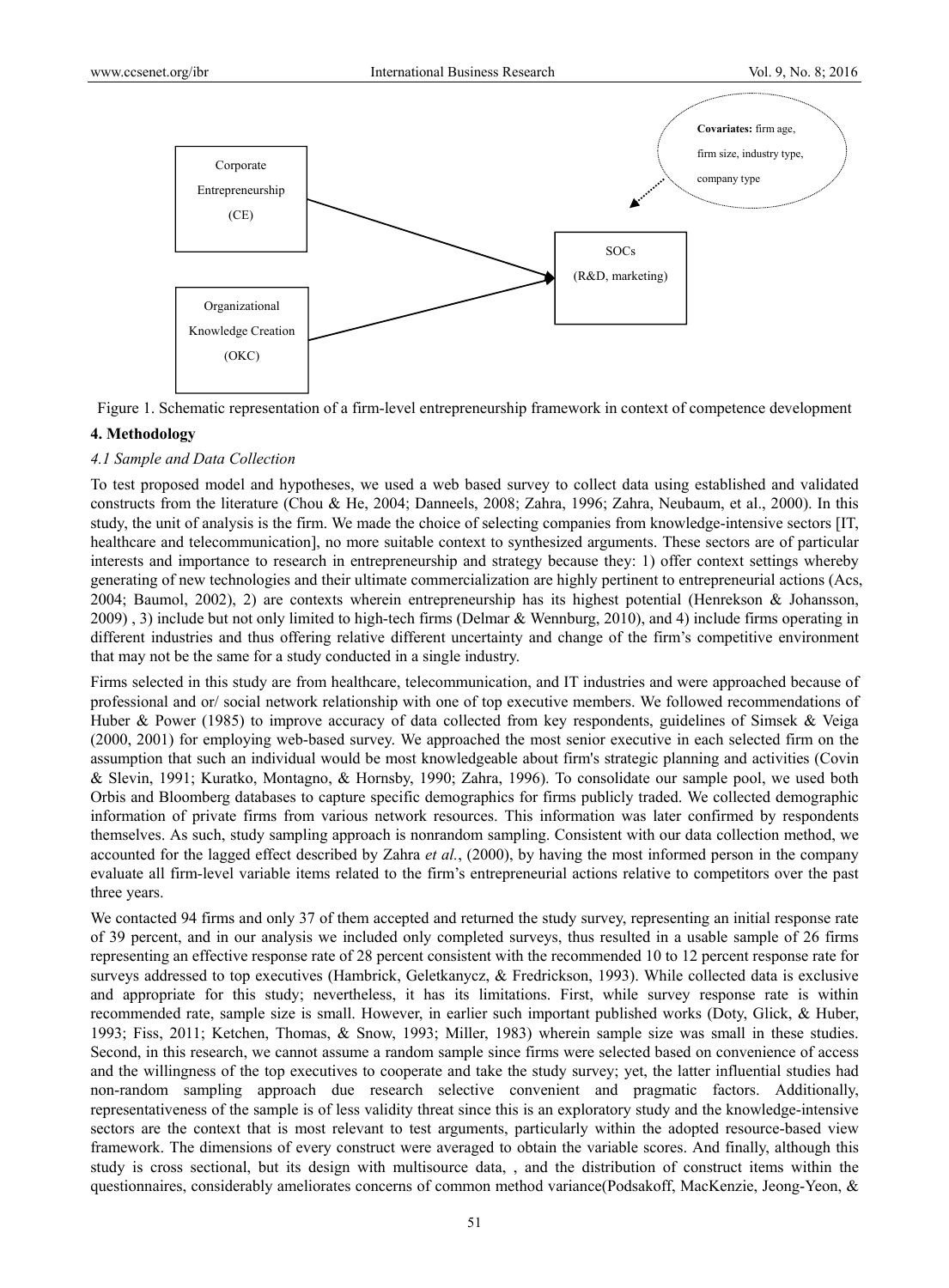Podsakoff, 2003). Evidence shows this concern is elevated when dependent and explanatory variables are perceptual measures and collected from same respondent (Chang, Van Witteloostuijn, & Eden, 2010; Podsakoff & Organ, 1986).

The variables measured in our study pertain to specific firm's characteristics and actions taken rather than constructs of perceptions. Pertinent literature indicates the more questionnaire items are fact-based, the less likely the concern of common method variance (Podsakoff et al., 2003). Respondents were informed that there is no one right answer, assured the confidentiality of their input, and their answers be to the best of their knowledge as the top executives of their firm (Chang et al., 2010). Table (1) provides the Cronbach's alphas, descriptive statistics, and correlation of constructs used. The sample's mean firm age was 27.42 years, with mean firm size of 17923 (measured as the average number of employees between 2009 and 2011).

#### *4.2 Variables and Measures*

#### 4.2.1 Independent Variables

Corporate Entrepreneurship (CE) was measured using previously established instruments (Zahra, 1996a; Zahra, Neubaum, and Huse, 2000), to assess the extent to which a firm's pursuit of CE. Higher CE score indicates more entrepreneurial actions occurring inside the firm. Items are assessed using a five-point scale, ranging from 1('strongly disagree') to 5 ('strongly agree'). As a latent construct, CE instruments consisted of 26 items reflecting of firm's entrepreneurial actions of innovation, strategic renewal, and corporate venturing. Our rational, and in consistency with established literature, CE, as a latent construct, reflects and captures a minimum level, and complementarity, of innovation, strategic renewal, and venturing actions of an entrepreneurial organization (Miller, 1983; Simsek & Heavey, 2011). The Cronbach's alpha for CE, as a latent construct, is (0.90). Table (1) lists the reliability for CE in addition to reliability coefficients of its sub-dimensions that are used in the discussion section. All alpha coefficients are consistent with previously reported Cronbach's  $\alpha$  of these indices. Organizational knowledge Creation (OKC) is captured as a latent meta-construct constituted of the four modes of knowledge creation. Specifically, we employ instruments proposed by Chou & He ( 2004) that measure the four modes of organizational knowledge creation- socialization, internalization, externalization and combination, originally theorized by Nonaka (1994). In total, fifteen items were employed using a 7-point scale asking the CEOs to indicate their assessment of their employees' engagement in various organizational knowledge- creation activities. Responses ranged from 1 (strongly disagree) to 7 (strongly agree)*<sup>5</sup>* . Organizational knowledge creation as a latent construct, with 15 items, Cronbach's alpha is (0.89). The alpha coefficients of the sub dimensions and the meta construct in this research are consistent with those seen in previous research using these scales (Chou & He, 2004; Li, Huang, & Tsai, 2009; Sabherwal & Becerra-Fernandez,2003). Consistent with previous theory, we controlled for firm age, measured as the number of years since the firm was created (Acs & Preston, 1997; Fujita, 1997), and firm size in total number of employees (Acs & Preston, 1997; Scherer & Ross, 1990). Firm age and size have been found to influence survival rate (Reed, Lubatkin, & Srinivasan, 2006). We use the log-transformed values for both parameters to achieve normality (Tabachnick & Fidell, 1996). We also controlled for industry effects and for firm type.

#### 4.2.2 Dependent Variables

 $\overline{a}$ 

We employed Danneels (2008) version of the instruments, consisting of SOC-R&D and SOC-marketing competences. Items in both categories were assessed on a 7-point scale with responses ranging from 1('not at all') to 7 ('to a great extent'). Firm's SOC-R&D was measured using six items. These items consist of questions asking the CEOs to rate their firm's ability, relative to competitors, to identify and integrate new technologies through development of specific skills. Examples of these skills are upgrading new manufacturing processes, discovering and learning new technologies, evaluating these new technologies, and recruiting employees in new technical areas. Analysis shows 6-item scale Cronbach's alpha is (0.89). Firm's SOC-marketing was gauged using eight items asking the CEOs to rate how well their firm, relative to competitors, is generally good or poor at entering a potential new market, establishing a new network and relationship to enter a new market and distribution channels, developing marking, pricing and advertising strategies and finally, performing business intelligence on new customers and new competitors. Analysis for SOC marketing competence scale with eight items shows an alpha of (0.89). These alpha coefficients are consistent with those seen in previous research using these dimensions (Danneels, 2008).

<sup>&</sup>lt;sup>5</sup>Items were preceded with the statement: 'The following questions ask you to assess your company's employee's involvement in various activities. Over the past three years, in my company; employees have been deeply involved in thefollowing activities'. Alpha coefficients of OKC subdimensions and the meta construct in this research were consistent with (Chou & He, 2004; Li, Huang, & Tsai, 2009; Sabherwal & Becerra-Fernandez,2003),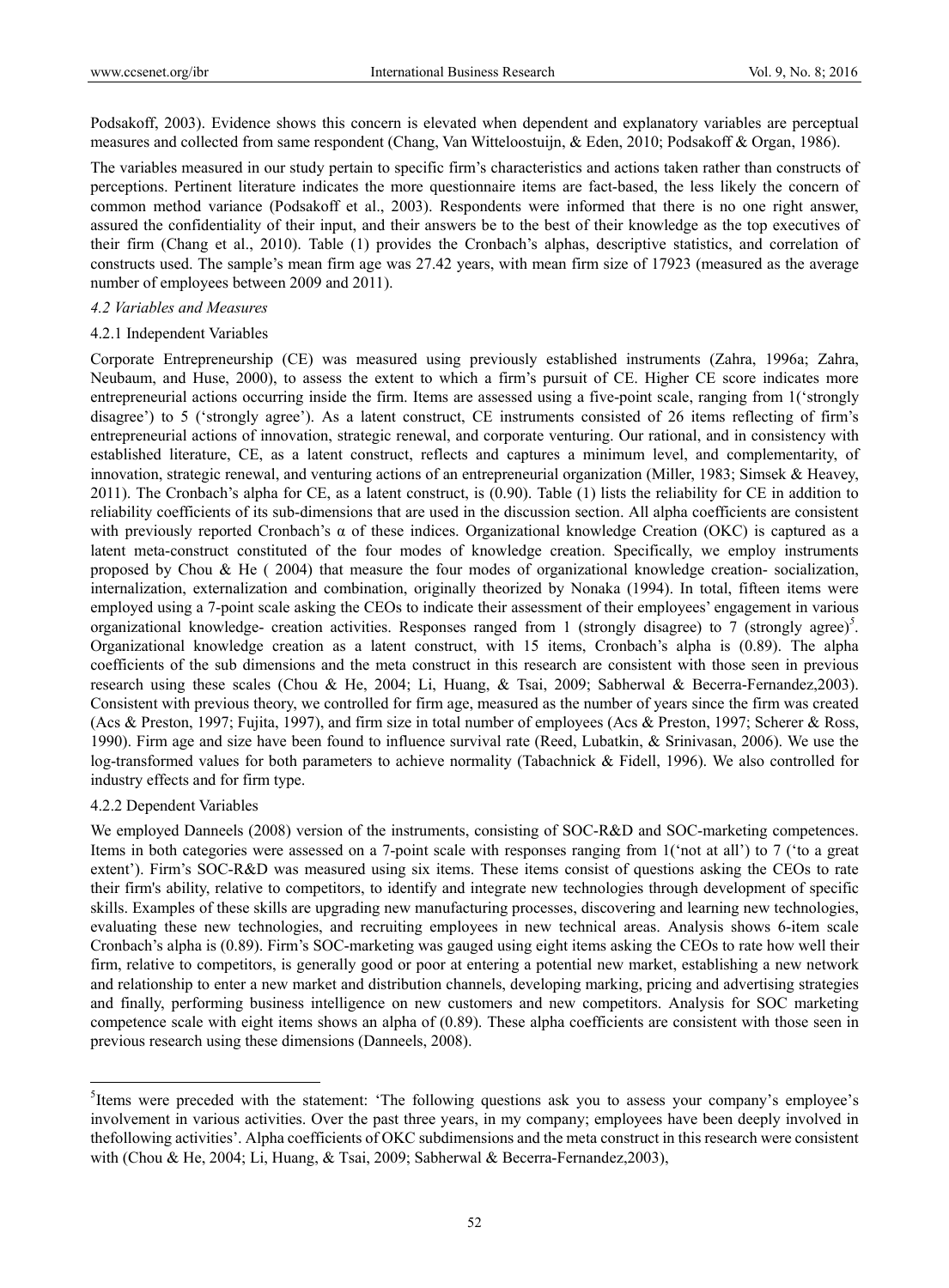|  |  |  | Table 1. Means, Standard Deviations, Cronbach's Alpha, and Pearson Correlations |
|--|--|--|---------------------------------------------------------------------------------|
|--|--|--|---------------------------------------------------------------------------------|

|                        |                         |                               | Mean  | S.D.             | Alpha | Nin.           | Max.         | 1                      | $\overline{2}$ | 3           | 4                               | 5              | 6           | 7            | 8       | 9       | 10                       | 11                         | 12           | 13          | 14 |
|------------------------|-------------------------|-------------------------------|-------|------------------|-------|----------------|--------------|------------------------|----------------|-------------|---------------------------------|----------------|-------------|--------------|---------|---------|--------------------------|----------------------------|--------------|-------------|----|
| Dependent<br>Variables |                         | SOC-R&D                       | 4.33  | 1.43             | 0.89  | 1              | 6.67         | 1                      |                |             |                                 |                |             |              |         |         |                          |                            |              |             |    |
|                        | $\overline{c}$          | SOC-<br>Marketing             | 4.29  | 1.34             | 0.89  | 1.5            | 6.63         | 0.41<br>$\star$        | 1              |             |                                 |                |             |              |         |         |                          |                            |              |             |    |
|                        | 3                       | CE                            | 3.15  | .60              | 0.90  | 1.70           | 4.19         | 0.48                   | 0.65<br>***    | 1           |                                 |                |             |              |         |         |                          |                            |              |             |    |
|                        | $4^*$                   | Innovation                    | 3.21  | 0.73             | 0.88  | 1.77           | 4.62         | 0.61<br>**             | 0.63<br>***    | 0.82<br>*** | 1                               |                |             |              |         |         |                          |                            |              |             |    |
|                        | $\xi^{\frac{1}{2}}$     | Strategic<br>renewal          | 3.40  | 0.78             | 0.66  | 1.75           | 4.75         | 0.18                   | 0.23           | 0.68        | 0.35                            | $\mathbf{1}$   |             |              |         |         |                          |                            |              |             |    |
|                        | $6^{\overline{\imath}}$ | (CV)                          | 2.82  | 2.82             | 0.84  | 1              | 4.89         | 0.32                   | 0.62<br>***    | 0.78<br>*** | 0.53<br>**                      | 0.21           | 1           |              |         |         |                          |                            |              |             |    |
| Independent Variables  | $7^{\frac{1}{2}}$       | CV(Domestic)                  | 2.82  | 0.99             | 0.85  | $\mathbf{1}$   | 5            | 0.15                   | 0.30           | 0.59        | 0.32                            | 0.15           | 0.83<br>*** | $\mathbf{1}$ |         |         |                          |                            |              |             |    |
|                        | $8^{\bar{*}}$           | CV(Internatio<br>nal)         | 2.83  | 1.12             | 0.87  | 1              | 4.75         | 0.38                   | 0.73<br>***    | 0.68<br>*** | 0.55<br>**                      | 0.19           | 0.79<br>*** | 0.31         | 1       |         |                          |                            |              |             |    |
|                        | $\mathbf Q$             | ОКС                           | 4.60  | 1.17             | 0.93  | 1.67           | 6.83         | 0.36                   | 0.48           | 0.42        | 0.39                            | 0.31           | 0.25        | 0.02         | $.47*$  | -1      |                          |                            |              |             |    |
|                        | 10                      | Firm age (log)                | 27.42 | 22.6<br>$\Omega$ |       | $\overline{7}$ | 85           | $-0.13$                | 0.03           | $-0.11$     | $-0.11$                         | 0.05           | $-0.18$     | $-0.11$      | $-0.18$ | $-0.21$ | 1                        |                            |              |             |    |
|                        | 11                      | Firm Size<br>(log)            | 17923 | 362<br>15.3<br>8 |       | 13             | 1143<br>12.7 | 0.17                   | 0.24           | 0.33        | 0.29                            | 0.17           | 0.26        | 0.04         | 0.41    | $-0.06$ | 0.54<br>**               | 1                          |              |             |    |
|                        | 12                      | Firm Type                     |       |                  |       |                |              | 0.09<br>$\overline{7}$ | $-0.11$        | 0.15        | 0.171                           | $-0.08$        | $-0.38$     | $-0.36$      | $-0.26$ | 0.07    | $-0.09$                  | $-0.21$                    | $\mathbf{I}$ |             |    |
| Control Variables      | 13                      | Industry Type<br>(Healthcare) |       |                  |       |                |              | 0.06                   | 0.01           | 0.22        | 0.26<br>$\overline{\mathbf{3}}$ | 0.13           | 0.12        | 0.22         | 0.05    | $-0.24$ | 0.27<br>$\boldsymbol{A}$ | 0.42<br>$\dot{\mathbf{x}}$ | 0.12         | 1           |    |
|                        | 14                      | <b>Industry Type</b><br>(TT)  |       |                  |       |                |              | $-0.11$                | 0.05           | $-0.16$     |                                 | $-0.31 - 0.14$ | 0.06        | 0.03         | 0.07    | 0.33    |                          | $-0.15 -0.37$              | $-0.32$      | 0.82<br>*** | 1  |

N = 26; correlations of 0.36 or higher are significant @ (p< 0.10;  $\Psi$ ), correlations of 0.41 or higher are significant @ (p< 0.05; \*), correlations of 0.53 or higher are significant @ (p< 0.01; \*\*), and correlations of 0.63 or higher are significant @  $(p < 0.001;$  \*\*\*), *(SOC)* = *Second-order competence;*  $(CE)$  = *Corporate Entrepreneurship;*  $(OKC)$  = *Organizational Knowledge Creation;* ; (CV)= Corporate Venturing; ¥: variables intended for extended ad hoc analysis

#### 4.2.3 Control Variables

Consistent with previous theory, we controlled for firm age, measured as the number of years since the firm was created (Acs & Preston, 1997; Fujita, 1997), and firm size in total number of employees (Scherer & Ross, 1990). Firm age and size have been found to influence survival rate (Reed, Lubatkin,  $\&$  Srinivasan, 2006). We use the log-transformed values for both parameters to achieve normality (Tabachnick & Fidell, 1996). We also controlled for industry effects and for firm type.

## **5. Results**

Table 1 summarizes the mean, standard deviation and inter-correlations among variables employed in this research. Based on the recommendations of Tabachnick & Fidell (1996), not to pass the level of  $(0.7)$  for inter-factor correlation, none of the employed main effect variables of this study passed this level. Diagnosing Variance Inflation Factor (VIF) and condition indices, in line with established recommendations (Kleinbaum, Kupper, & Muller, 1999; Neter, Kutner, Nachtsheim, & Wasserman, 1996) gave predictor VIF range from 1.26- to 1.89 and the mean VIF score ranged from 1.34 to 1.66, suggesting absence of multi-collinearity issues. The results of bivariate correlations illustrate all employed main-effect variables in this research were significantly linked to firm's SOCs (R&D and marketing).Yet, correlation manifestations provide initial support to various model relationships hypothesized. What follows will discuss the ordinary least square (OLS) regression modeling that we ran for main effects. These models allowed us to examine added explanatory variance of each predictor, along with corresponding added control variable which manifested statistical significance effect in control variable regression runs. We assessed applicability of parametric test of significance. Skewness and kurtosis of the dependent variable were tested, and their values were well within the boundaries for normality (Robinson & Hofer, 1997; Shapiro & Wilk, 1965). To minimize constraints and maximize stability of various OLS regression runs, we regressed control variables on the dependent variables (SOR-R&D, SOC-Marketing) separately, models one and five in table (2), and where applicable, we included only those control variable(s) manifesting significance against corresponding dependent variable when running the regressions testing main relationships of our model.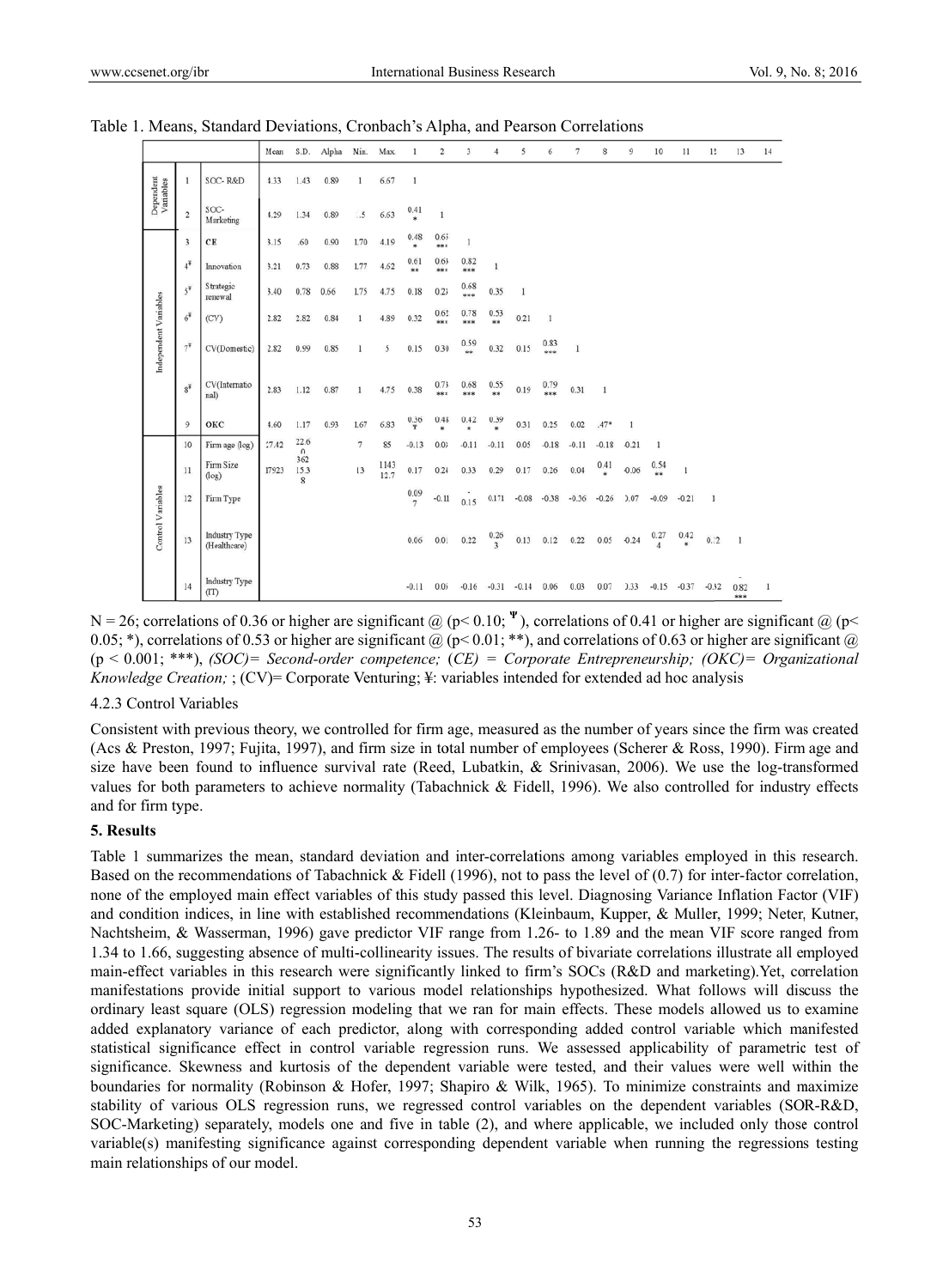## *5.1 CE and Firm's SOCs*

Table 2 depicts the regression runs testing proposed hypotheses. Model two explored CE main effect on firm SOC-R&D. Models three and four explored the effect of organizational knowledge creation; then after, dual effect f OKC and CE on SOC-R&D respectively. We followed the similar logic of analysis by when regressing SOC-marketing on CE and OKC (table 2: models 6, 7, and 8). The R-squared values pointed to comforting results of the data percent variances of SOC-R&D, and that of SOC-marketing, explained by proposed models and their overall fits have ranged between high and extremely high confidence: 95.00 to above 99.99 percent. The R-squared values of models 2, 3, and 4, illustrate increasing explanatory power between 2 and 3, and that of 4. Similarly, R-squared values of models 6, 7, and 8, illustrate increasing explanatory power between 6 and 7, and that of 8. Our first hypothesis predicted positive, and stronger, relationship between CE and SOC-R&D as compared to that of SOC-Marketing (β = 0.39, p < 0.01; β = 0.54, p < 0.01). (H1a) is partially supported. We predicted positive, but weaker, direct association between CE and SOC-Marketing; and therefore, hypothesis (H1b) is also partially supported as illustrated in models 4 and 8. Very interestingly, and rather surprisingly, CE manifested persisting significant positive association with firm-second-order R&D competence (models 2, 3, and4) and on SOC-marketing (models 6, 7, and 8); yet, such association is stronger with the latter than with the former as the data revealed, and therefore partially contrary to our prediction.

|                             | Model       | Model         | Model       | Model $(4)$ | Model $(5)$    | Model $(6)$            | Model $(7)$ | Model $(8)$           |
|-----------------------------|-------------|---------------|-------------|-------------|----------------|------------------------|-------------|-----------------------|
|                             | (1)         | (2)           | (3)         |             |                |                        |             |                       |
| Variable; $\beta(t's)$      | SOC-<br>R&D | SOC-<br>R&D   | SOC-<br>R&D | SOC-<br>R&D | SOC-<br>МC     | SOC-<br>МC             | SOC-<br>МC  | SOC-<br>МC            |
| "Firm size                  |             |               |             |             |                |                        |             |                       |
| $(\log \# \text{ employs})$ | 0.323       |               |             |             | 0.387          |                        |             |                       |
|                             | (1.63)      |               |             |             | (1.66)         |                        |             |                       |
| "Firm age (log)             | $-0.295$    |               |             |             | $-0.167$       |                        |             |                       |
|                             | $(-1.68)$   |               |             |             | $(-0.68)$      |                        |             |                       |
| "Industry-Health            |             |               |             |             |                |                        |             |                       |
| care                        | $-0.072$    |               |             |             | 0.089          |                        |             |                       |
|                             | $(-0.15)$   |               |             |             | (0.14)         |                        |             |                       |
| "Industry-IT                | $-0.089$    |               |             |             | 0.243          |                        |             |                       |
|                             | $(-0.19)$   |               |             |             | (0.42)         |                        |             |                       |
| CE                          |             | $0.476**$     |             | $0.394$ **  |                | $0.647^{\ast\ast\ast}$ |             | $0.541$ <sup>**</sup> |
|                             |             | (3.40)        |             | (2.86)      |                | (4.54)                 |             | (3.17)                |
| OKC                         |             |               | $0.362^*$   | 0.197       |                |                        | $0.480^{*}$ | 0.255                 |
|                             |             |               | (2.34)      | (1.30)      |                |                        | (2.29)      | (1.48)                |
| R-squared (df)              | 0.10(21)    | 0.23          | 0.13(24)    | 0.26(23)    | 0.10(21)       | 0.42(24)               | 0.23(24)    | 0.47(23)              |
| Adjusted $R^2$              | $-0.076$    | (24)<br>0.195 | 0.095       | 0.195       | $-0.069$       | 0.394                  | 0.199       | 0.426                 |
|                             | 1.147       | 11.57         | 5.496       | 6.770       | 0.845          | 20.62                  | 5.234       | 25.83                 |
| F                           | $(p>F=$     | $(p > F =$    | $(p>F=0$    | $(p>F=0.0$  | $(p > F = 0.5$ | $(p>F=0.0$             | $(p>F=0.0$  | $(p>F=0.0$            |
|                             | 0.36)       | 0.002)        | .028)       | 05)         |                | (00)                   | 3)          | (00)                  |
| <b>Root MSE</b>             | 1.479       | 1.280         | 1.357       | 1.280       | 1.382          | 1.040                  | 1.196       | 1.012                 |
| N                           | 26          | 26            | 26          | 26          | 26             | 26                     | 26          | 26                    |
|                             | w           | $-$ *         | **          | ***         |                |                        |             |                       |

| Table 2. Results of OLS regression tests |  |  |  |  |
|------------------------------------------|--|--|--|--|
|------------------------------------------|--|--|--|--|

*t* statistics in parentheses;  $\Psi_p < 0.10 \frac{p}{\epsilon} < 0.05$ ,  $\frac{k}{\epsilon}$   $p < 0.01$ ,  $\frac{k}{\epsilon} > 0.001$ , *(SOC)* = *Second-order competence*; *(CE)* = *Corporate Entrepreneurship; (OKC) = Organizational Knowledge Creation; ■ Control variables* 

## *5.2 OKC and Firm's SOCs*

Models 3 and 7 (table 2) explored OKC main association with firm's SOC-R&D and marketing respectively. This is followed by examining OKC effect while accounting for CE (table 2, models 4 and 8). The result is easily supported and with statistical significance ( $\beta = 0.36$ ,  $p < 0.05$ ;  $\beta = 0.36$ ,  $p < 0.05$ ). Our prediction for the association of OKC with SOC-R&D and marketing respectively, though partially supported, but surprisingly, only when that of CE is alleviated  $(\beta = 0.36, p < 0.05; \beta = 0.54, p < 0.01)$  as manifested by models 3 and 7. Once both CE and OKC are accounted for in the same regression model, and as theorized in this study, CE takes precedence in its significant association on both SOC types while that of OKC is nullified as models 4 and 8 illustrate.

## *5.3 Ad Hoc Analysis*

We performed a series of post hoc analysis to further verify our findings and to obtain additional insights. First, to test our regression result robustness we ran the regression equations, used in parametric analysis, using non-parametric statistical testing. We used this approach in recognition of sample size limitation. Under non-parametric analysis, we ran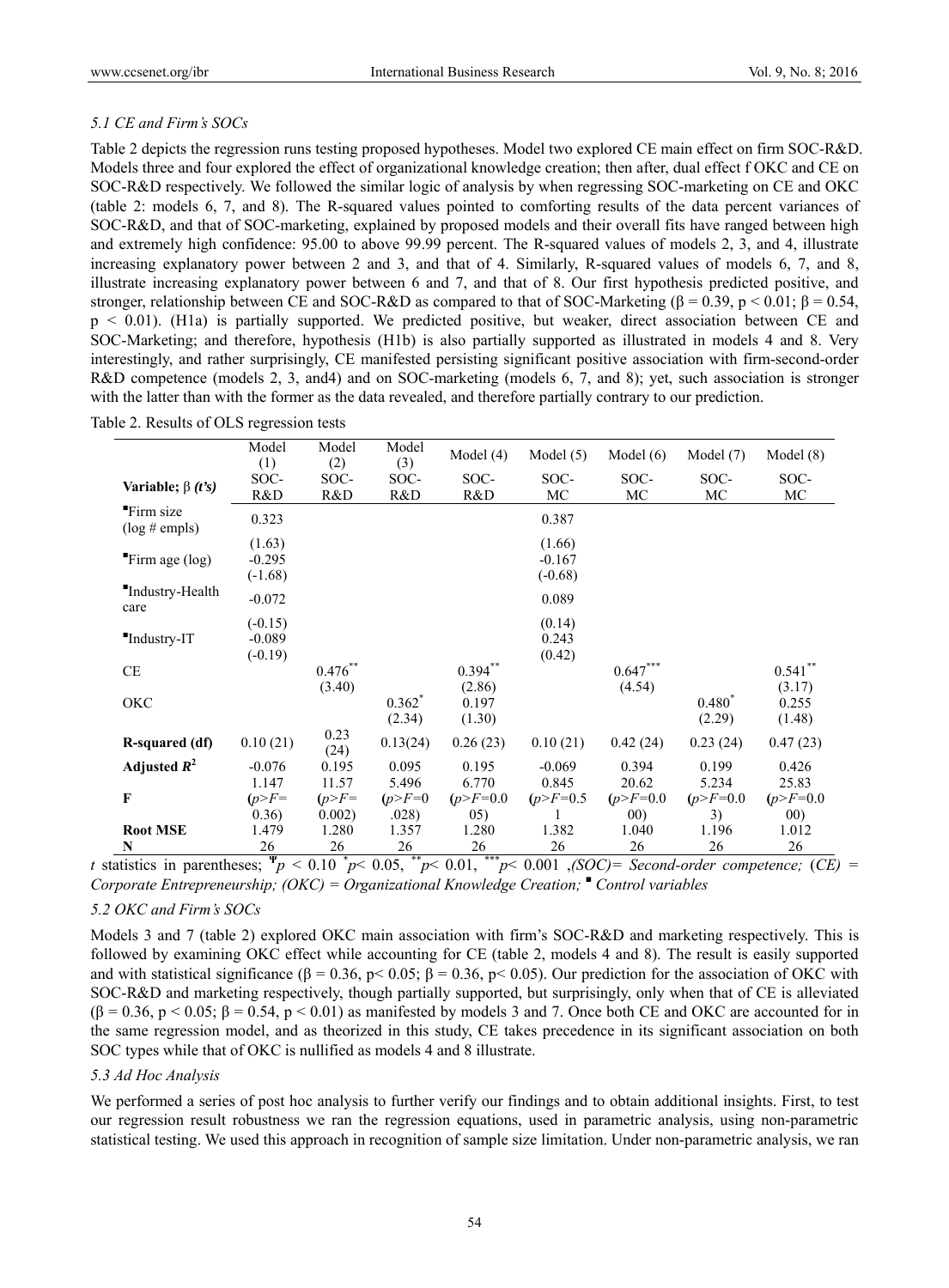these equations under less restrictive assumptions (Gibbons, 1993), and the results supported our parametric analysis6. Second, we conducted the Hausman (1978) test for endogeneity following recommendations of Bascle (2008). Analysis of results, using the following instrumental variables formal CE (Zahra,1991) and environmental hostility (Covin & Slevin, 1989), indicated (p> 0.10) for both Durbin score and Wu-Hausman , and therefore, in this research we can consider CE as an exogenous variable and depends on results of the OLS regression modeling3. Aside from that, and as the bivariate correlation results illustrated in table 1, we wanted to get more insight from the data we have. We conducted further analysis to see what would be the form of association between the CE sub-dimensions and that of both types of a firm's SOCs, though not theoretically articulated in this study. To our greater comfort, parametric analysis, revealed further interesting outcomes. In particular, only innovation, among CE three subdimensions, while accounting for OKC, manifested a significant association with SOC-R&D ( $\beta$  = 0.57, p < 0.015; R2= 0.39 and F (3.34, p<F= 0.002). When regressing SOC-marketing on CE subdimenions and OKC, only international corporate venturing, and less so for innovation, manifested statistically significant association (R2= 0.62 and F (6.54), p  $\leq$  = 0.000;  $\beta$  (CVintl = 0.49, p < 0.013, β (Innovation) = 0.29, @ p= 0.11). Due to purpose of this study, and space limitations, it's beyond this study's objective to theoretical articulate on these importantly potential further exploratory early findings.

#### **6. Discussion and Implications**

 $\overline{a}$ 

The core argument of this research can be summarized as follows: (1) Firm second-order competences are variably influenced by pursuit of CE actions that are likely reflected in a firm's ability to develop new technological domains and explore new markets; and (2) Organizational knowledge creation may variably associate with a firm's SOC marketing and R&D. We test this reasoning from a large body of literature and from such widely acknowledged perspectives as RBV and OKC. Taken together, our articulated theory and empirical findings contribute to the literature and suggests directions for promising future research.

Analysis between CE and SOCs provides insights into entrepreneurial behavior taken by individual firms to develop their competences. The differing positive association between CE and SOC types suggests that the more a firm manifest entrepreneurial actions the greater development of not only an overall SOCs but also of varied levels between R&D and marketing SOCs. The direct correlation between CE and SOCs echoes with previous research on strategic modes (Mintzberg, 1973) and strategic archetypes (Miles, Snow, M., & Coleman, 1978). That relationship is necessary to build sustained competitive advantage (Hofer & Schendel, 1978) and is an antecedent of a firm's economic rent (McGrath, Tsai, Venkataraman, & MacMillan, 1996). In our findings, however, CE correlates significantly, and more strongly, with SOC-marketing as compared to SOC R&D, and thus, it requires further elucidation. Possible explanations could be attributed to complementary effect of CE sub-dimensions, in this research, we consider CE as a latent construct. Specifically, in our ad hoc analysis, the complimentary effect of domestic and international corporate venturing, together, influence more the SOC-marketing (acquiring new markets or new market shares within an existing market) as compared to innovation that would influence development of new technologies reflected in SOC-R&D.

In addition, perhaps firm's relative familiarity with the culture of its domestic markets as well as a firm's 'competency trap'(Levinthal & March, 1993) could lead to a differential CE association with domestic corporate venturing as compared to international venturing. Innovation and international corporate venturing, viewed as different forms of CE, directly associate with SOC-R&D and SOC-marketing, and with high statistical significance respectively. Success in foreign markets necessitates considerable reduction in uncertainly and ambiguity pertaining to such attributes as local dynamics, state policies and customers' needs and values. Such a venture would indeed require the development of new customer marketing competences (Danneels, 2008, 2015). Zook & Allen (2003) suggested, in established firms, new ventures are more likely to fail when new business venture require knowledge and actions that are vastly different than what is needed for current business. This also affirms previous research that articulated how competence exploitation is associated negatively with radical innovation and positively with incremental innovation (Atuahene-Gima, 2005; Zahra, Ireland, et al., 2000). Even though, and opposite to our speculation, CE had the higher bivariate correlation of (0.65\*\*\*) with SOC –marketing compared to  $(0.48^*)$  with SOC-R&D, perhaps our findings, in both parametric and non-parametric analysis, could be attributed to sample size limitation.

More importantly, perhaps we need to examine association of CE dimensions with SOCs. The extended ad hoc analysis mentioned above supports such reasoning. RBV considers firm's knowledge management an important asset (Penrose, 1958).The positive association between OKC, and SOC-R&D and SOC-marketing partially support H2a,b (under parametric and non-parametric analysis) and such a finding is counterintuitive. For a firm to develop new competitive technologies requires considerable engagement with knowledge creation, as compared to such engagement required to enter new market or to increase market share (Hayton & Zahra, 2005) particularly in knowledge intensive contexts. In

 $6$  Due to space constrains these results can be made available upon request from authors.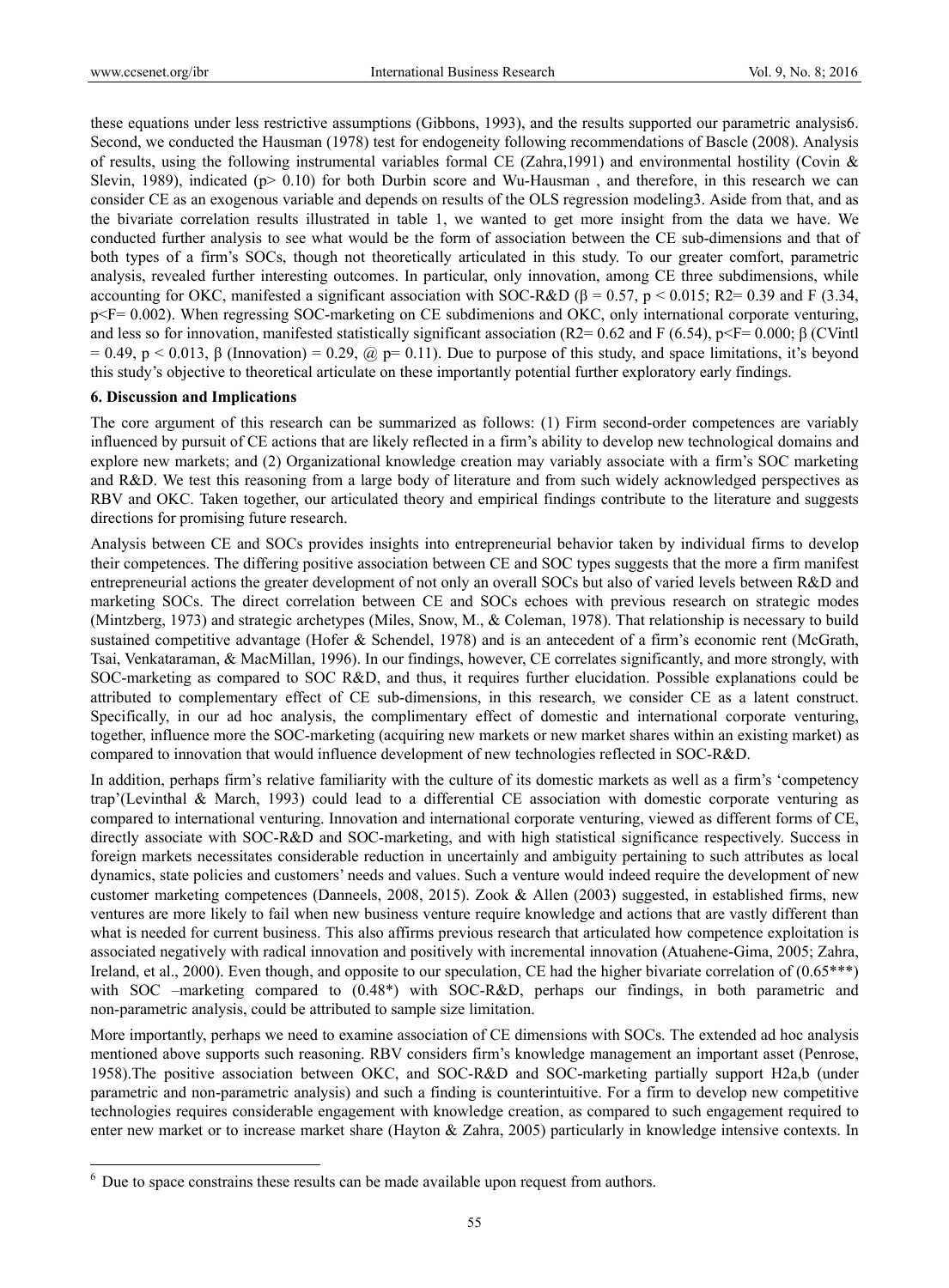this study, OKC loses its explanatory power when CE is accounted for. Perhaps this is attributed to consistent significant CE association with the two SOC types or to study sample size; yet, this probes for further research.

We cannot claim reverse causality as we shall explain in the section on research limitation. But this finding is consistent with the literatures of entrepreneurship and strategic management. Specifically, the direct correlation between OKC and firm's SOCs is consistent with finding from strategy research of knowledge management (Grant, 1996a); various organizational learning perspectives such as absorptive capacity (Cohen & Levinthal, 1990), among others, concerning a firm's development of idiosyncratic skills and actions to maintain its competitive advantage. What is notable though, while OKC positively influences second-order R&D and marketing competences with significantly large β values (0.36 and 0.48 respectively), such an association diminishes when CE is at play. As table (1) illustrates, OKC mean score is (4.60) on a scale ranges from 1 to 7, CE mean score is (3.15) on a scale ranges from 1 to 5. To account for scale difference between these two predictors, we ran a t-test (unpaired unequal), and results indicated their mean differences is statistically significant (,  $p < 0.000$ ), thus entailing a distinctive difference between the two predictors even though answered by same respondent. These outcomes are quite intriguing.

Our findings do not differ from those of similar empirical studies that investigated OKC effect on firm attributes of performance (Li et al., 2009) and particularly SOCs (Kokash & Hughes, 2014a, 2014b). Also, Simsek and Heavey (2011) examined the knowledge management interplay in concept of CE-performance relationship. Specifically, they argued for a positive mediating role of knowledge-based capital on the CE- performance. Firms that adopt various entrepreneurial actions must encourage their people to reflect on what is needed to develop specific competence deemed necessary by strategic entrepreneurial decisions, and particularly regarding development of new technologies. Said differently, while our results manifest a higher β value for SOC-marketing (0.54, p < 0.01) compared to SOC-R&D  $(0.39, p < 0.01)$ , the entrepreneurial firm is under constant pressure to develop both capabilities but with a varying intensity. Such a firm needs to constantly explore new technologies and new markets, while exploiting existing ones in order to sustain its competitive edge, growth and profit (Alexy, George, & Salter, 2013).As an early-evidence study in the field of entrepreneurship and corporate entrepreneurship in specific, this research first contribution is to conceptually clarify and empirically test a few fundamental factors that gauge association between CE and the development of organizational competences. In this research, we theoretically articulate CE as a meta- encompassing innovation, strategic renewal, and corporate venturing .We also theoretically articulate a firm's SOC types of R&D and marketing. Results indicate that this measure of second-order competences is positively and variably influenced by CE and OKC.

The main predicted positive association between CE and SOCs would appear to indicate that firms adopting entrepreneurial postures can improve their competences by learning to distinguish which type of competence would most benefit from which entrepreneurial action. Furthermore, while we found exploratory evidence for innovation associating SOC-R&D but not SOC-marketing; and international corporate venturing, but not innovation, linked with SOC-marketing, we found no association for strategic renewal with these both types of SOCs. Organizational competences examined in this research are not exhaustive and other unexplored competences could be explored.

A second contribution of this research, particularly in strategic entrepreneurship, all else being equal, the higher the extent to which a firm pursues an entrepreneurial posture, the greater the influence of such a posture will have on its competence repertoire, and strategic and governance mechanisms to support it. Transforming a strategic opportunity envisioned by a firm's executives into a viable product, service, or perhaps a new position in the market where the firm competes, requires a mesh of knowledge management and coordinating mechanisms to secure critical resources. CEOs and firm executives are under constant market pressure to release new products and services, to commercialize them competitively. It is therefore imperative that strategic entrepreneurial engagement in one type of activity not overpower all others. Not all executive decisions to engage a firm entrepreneurially require multiple such activities (Zahra, 1991). For instance, not all firms in the same sector are on the same level in terms of either innovation or venturing.

A third contribution this research offers is an early insight to competence literature. As organizations engage in CE actions, new knowledge is needed to support sustenance and creation of competitive capabilities and economic growth. Little is known, however, on how and what mechanisms drive and control interaction between exiting and new knowledge- to either rejuvenate existing competence and (or) create new ones. For example, research could explore effect of different OKC modes influence SOCs and the possible interplay of knowledge assets on latter relationship. This will help enrich our understanding to what and how knowledge assets, along with the dynamics of organizational knowledge creation, might enforce or weaken the CE- organizational competence relationship, particularly when the latter is exposed to causality validation.

In framework of CE and multinational corporations, how do such organizations manage knowledge creation and integration among the subsidiaries? We intended to spot light, intellectually challenge, and voice a forward thinking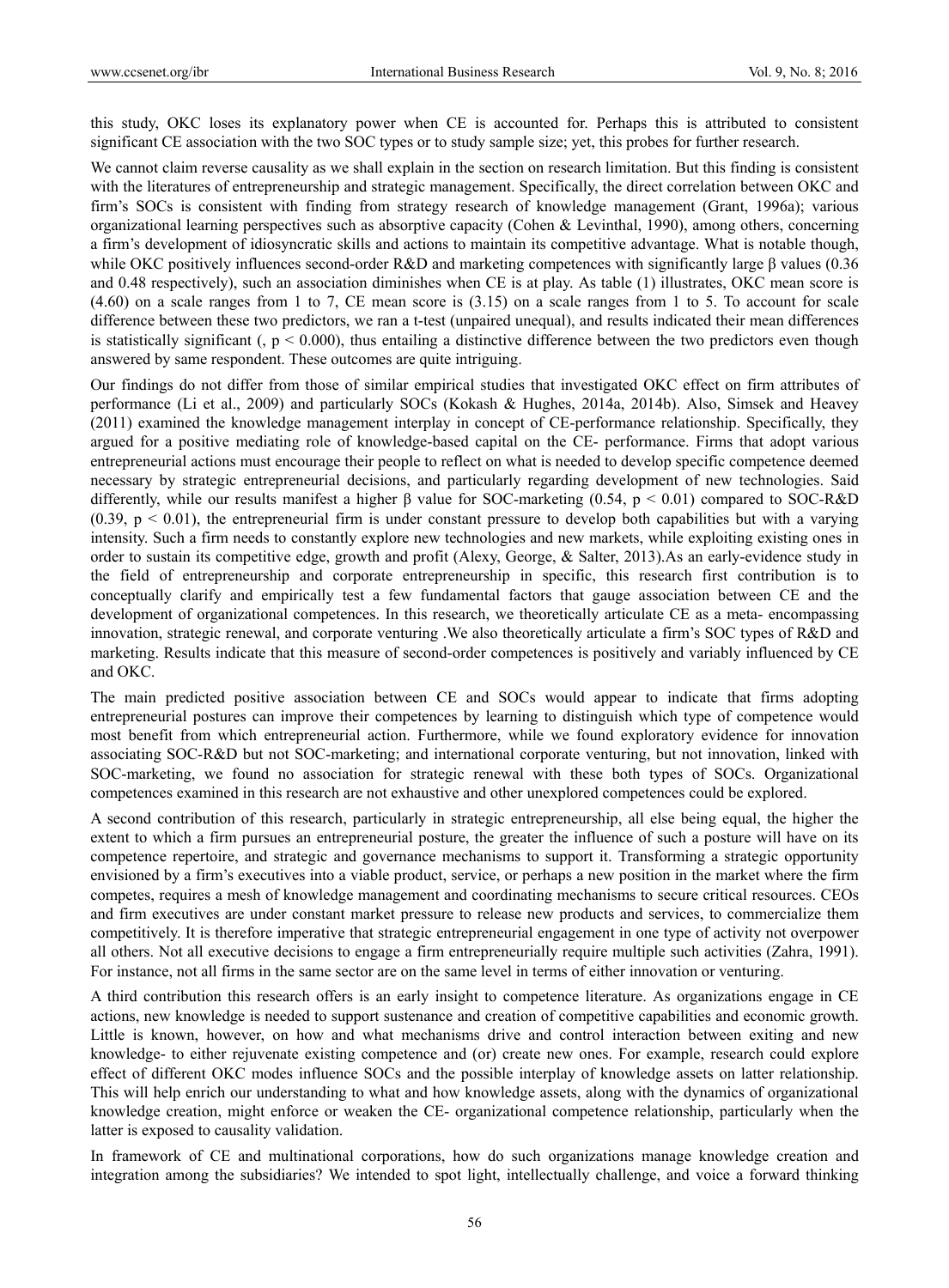approach to specific practices and functioning inside organizations. As organizations lay down strategies to engage in various entrepreneurial actions, attention to knowledge management remains vital (Alvarez & Busenitz, 2001). Viewed in this way, this research contribution to management practices articulate how various organizational competences are influenced, in part by, various organizational entrepreneurial engagements, and in part, by the organizational creation to knowledge. As firms learn more about what entrepreneurial actions shape their competences, managers can more proactively engage in ways to identify appropriate mechanisms and pathways to strategically configure their firm competitiveness.

However, with the important implications of corporate entrepreneurship and the firm's knowledge creation highlighted in this study, it appears that for managers to engage and assess effects of CE on configuration of firm's competences, and independently of how a firm manages knowledge creation, strongly eclipses the complex processes underlying persistent competence development differences among firms. While CE initiatives are of important influence on organizational competence, managers are required to pay attention to the fact that these intuitive. For example, from merger and acquisition literature, the central issue for firms to follow such a growth strategy is how to ensure synergies and complementarities between the acquiring firm and acquired firm especially in areas of innovation that touches the heart of R&D competences of both firms and their commitments to the same. To illustrate, in a recent study, King, Slotegraaf, and Kesner (2008) found out that complementarities between acquirer marketing resources with that of targeted firm R&D resources has a significantly positive performance output. However, R&D resources of acquirer when interacting with that of targeted firm, the result was significantly negative. We suggest that the issue of how and when a firm merger and acquisition growth strategies matter to its competence development is best understood in the context of differences among firm abilities to engage in the rightful CE activity.

## **7. Study Limitations and Conclusion**

The model articulated in this research is not at odds with CE research. On the contrary, our findings probe for future research avenues to emerge. Yet this study has some limitations. The model does not investigate the entire range of phenomena associated with this identified relationship. For reasons of parsimony in addition to space and time limitation pose constrains to discuss such issues as what difference would there be, if any, among CE forms and knowledge creation modes on SOCs. First, firms are a part of their larger universe- their environment within which they operate and also interact with their competitors within the industry boundary, and perhaps beyond the industry boundary as configuration of market dynamics increasingly converge towards knowledge-engineered economies. Consequently, how would such factors, and their components, influence and be influenced, by the posited association between a firm various entrepreneurial actions and the competences it develops. Given the time limitation, nature of data collected as cross- sectional, we cannot claim and interpret directionality our proposed model. Cross-sectional design limits causal inferences.

Second, firm internal environment is an important factor that must be investigated in further research. Another limitation is the process nature of knowledge creation. It is indeed a pivotal effort that Chou and He (2004) operationalized knowledge creation modes that Nonaka theorized way back in 1995. Perhaps an extended effort or future research is to have a semi-structured interview in parallel to the survey method to capture more accurately various snapshots of firm trajectory as it develops its various competences in order to fit the competitive landscape. In our opinion, the findings of this research should be encouraging to further explore larger and other sectors, to assess differences, if any, between sectors. The current data is for a sample of firms from various sectors within the knowledge-intensive industries. Such entrepreneurial actions among firms are expected to vary considerably and particularly in knowledge-intensive industries that research has classified to be of have "high-velocity environments" (Eisenhardt & Bourgeois, 1988). In addition, these firms, in their respective country of birth, encounter different institutional policies and regulation barriers and accounting practices that could influence their entrepreneurial actions. Our purpose here is to propose a theory-grounded model, integrating organizational knowledge creation, to provide an extended view for CE, thus far broadly viewed from a content stance (Dess et al., 2003). It is an important and useful framework for insights as to why and how corporate entrepreneurial activities directly and differentially influence firm competence development. For example, it would be interesting to conduct an in depth analysis for specific antecedent to knowledge creation, or how these modes take place within an organization. This research has just scratched the surface and offered importantly early evidence for more insights to literatures of CE and competence development can draw from and of possible areas for future studies.

#### **Acknowledgements**

We greatly benefited from discussions, valued guidance, and comments of Mike Lubatkin, Shaker Zahra, Louis-Jacques Filion, Mathew Hughes, Gary Bruton, Davide Castellani, and anonymous reviewers of SMS Atlanta 2013, SMS Sydney 2014, and International Business Research that significantly improved the quality of this paper. The first author extends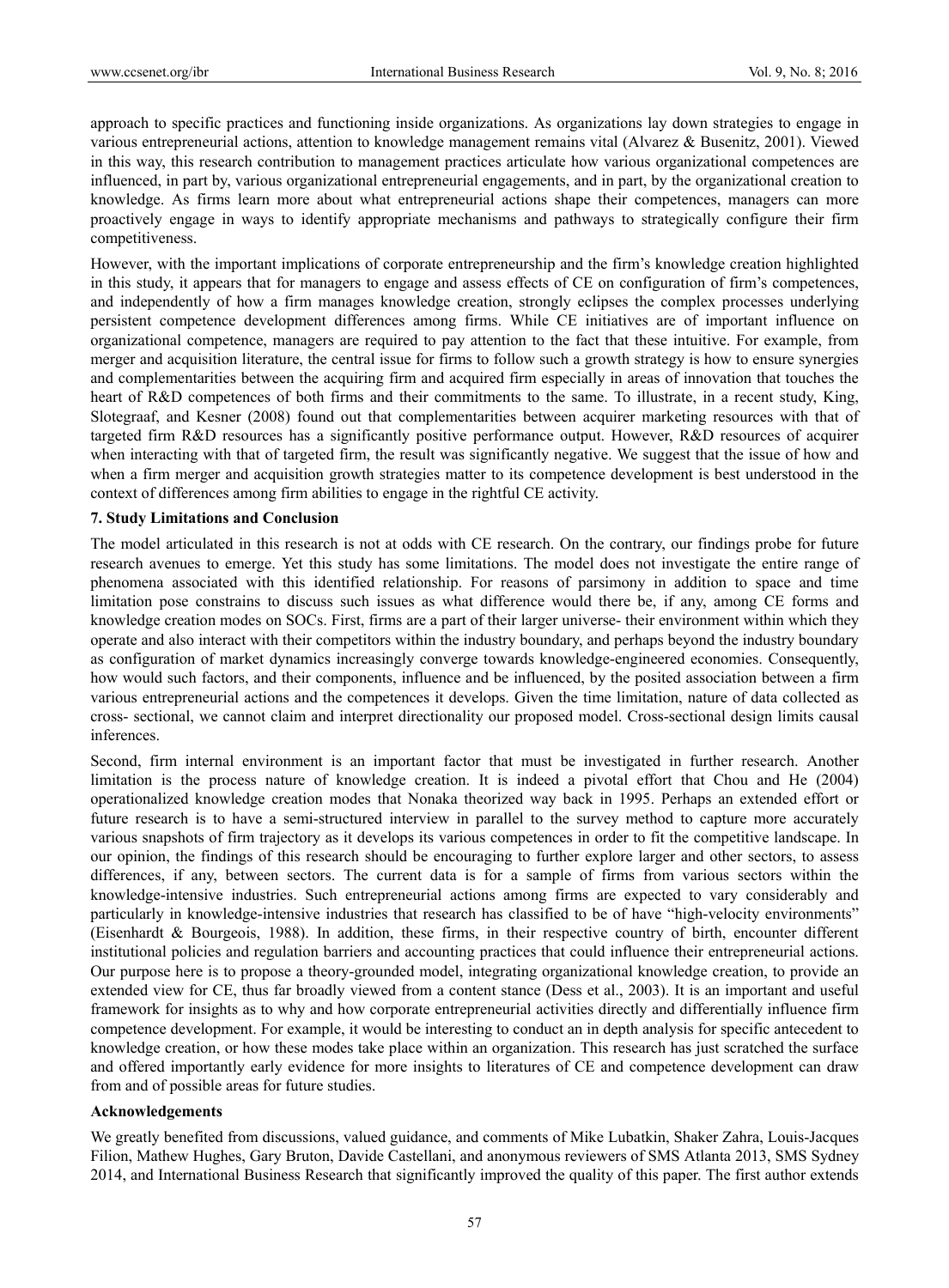particular appreciation to EMLYON Business School generous support and to all companies that took part in this research.

## **References**

- Acs, Z. J. (2004). *Innovation and the Growth of Cities*. In B.-C. to E. Analysis (Ed.), *266*, 635-658. Elsevier. http://dx.doi.org/10.1016/s0573-8555(04)66020-2
- Acs, Z. J., & Preston, L. (1997). Small and medium-sized enterprises, technology, and globalization, Introduction to a special issue on small and medium-sized enterprises in the global economy. *Small Business Economics*, *9*(1), 1-6. http://dx.doi.org/10.1023/A:1007945327618
- Alchian, A. A. (1991). Rent. In J. Eatwell, M. Milgate, & P. Newman (Eds.), *The World Economics*, 591-597. New York, W. W. Norton. http://dx.doi.org/10.1007/978-1-349-21315-3\_79
- Alexy, O., George, G., & Salter, A. J. (2013). Cui Bono? The Selective Revealing of Knowledge and Its Implications for Innovative Activity. *Academy of Management Review*, *38*(2), 270-291. http://dx.doi.org/10.5465/amr.2011.0193
- Alvarez, S. A., & Busenitz, L. W. (2001). The entrepreneurship of resource-based theory. *Journal of Management*, *27*(6), 755-775. http://dx.doi.org/10.1177/014920630102700609
- Atuahene-Gima, K. (2005). Resolving the Capability—Rigidity Paradox in New Product Innovation. *Journal of Marketing*, *69*(4), 61-83. http://dx.doi.org/10.1509/jmkg.2005.69.4.61
- Badrinath, R. (1994). *Helping small and medium-size firms to enter export markets*, 4-4. Presented at the International Trade Forum, International Trade Center UNCTAD/GATT.
- Barney, J. (1991). Firm Resources and Sustained Competitive Advantage. *Journal of Management*, *17*(1), 99-120. http://dx.doi.org/10.1177/014920639101700108
- Barney, J. B. (1986). Types of competition and the theory of strategy, Toward an integrative framework. *Academy of Management Review*, *11*(4), 791-800.
- Barney, J. B., Arikan, A. M., Hitt, M. A., Freeman, R. E., & Harrison, J. S. (2001). *The Blackwell handbook of strategic management*.
- Barney, J. B., Ketchen, D. J., & Wright, M. (2011). The Future of Resource-Based Theory. *Journal of Management*, *37*(5), 1299-1315. http://dx.doi.org/10.1177/0149206310391805
- Barreto, I. (2010). Dynamic Capabilities, A review of past research and an agenda for the future. *Journal of Management*, *36*(1), 256-280. http://dx.doi.org/10.1177/0149206309350776
- Bascle, G. (2008). Controlling for endogeneity with instrumental variables in strategic management research. *Strategic Organization*, *6*(3), 285-327. http://dx.doi.org/10.1177/1476127008094339
- Bateson, G. (1972). *Steps to an Ecology of Mind*. University of Chicago Press.
- Baumol, W. J. (2002). *The Free-market Innovation Machine, Analyzing the Growth Miracle of Capitalism*. Princeton University Press. http://dx.doi.org/10.1515/9781400851638
- Becker, G. S. (1964). *Human Capital, A Theoretical and Empirical Analysis, with Special Reference to Education*. New York , National Bureau of Economic Research.
- Bettis, R. A., & Hitt, M. A. (1995). The new competitive landscape. *Strategic Management Journal*, *16*(5), 7-19. http://dx.doi.org/10.1002/smj.4250160915
- Bierwerth, M., Schwens, C., Isidor, R., & Kabst, R. (2015). Corporate entrepreneurship and performance, A meta-analysis. *Small Business Economics*, 1-24. http://dx.doi.org/10.1007/s11187-015-9629-1
- Brush, C. G., Duhaime, I. M., Gartner, W. B., Stewart, A., & Katz, J. A., et al. (2003). Doctoral education in the field of entrepreneurship. *Journal of Management*, *29*(3), 309-331. http://dx.doi.org/10.1016/S0149-2063(03)00014-X
- Chang, S. J., Van Witteloostuijn, A., & Eden, L. (2010). From the editors, Common method variance in international business research. *Journal of International Business Studies*, *41*(2), 178-184. http://dx.doi.org/10.1057/jibs.2009.88
- Chou, S. W., & He, M. Y. (2004). Knowledge management, The Distinctive Roles of Knowledge Assets in Facilitating Knowledge Creation. *Journal of Information Science*, *30*(2), 146-164. http://dx.doi.org/10.1177/0165551504042804
- Cohen, M., & Levinthal, D. (1990). Absorptive capacity, A perspective learning and innovation. *Administrative Science Quarterly*, *35*(1), 128-152. http://dx.doi.org/10.2307/2393553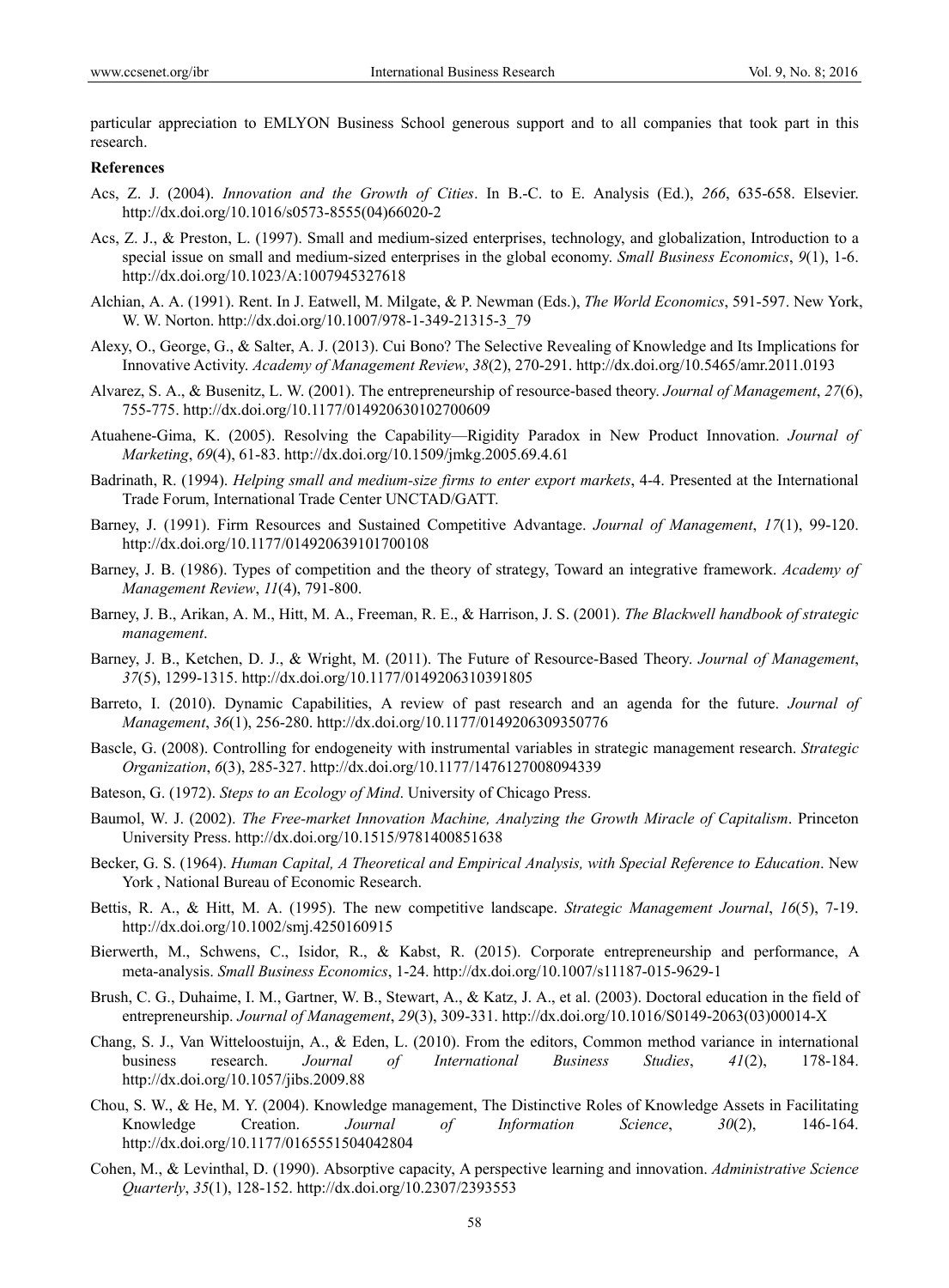- Collis, D. J. (1994). Research note, how valuable are organizational capabilities? *Strategic Management Journal*, *15*(8), 143-152. http://dx.doi.org/10.1002/smj.4250150910
- Conant, J. S., Mokwa, M. P., & Varadarajan, P. R. (1990). Strategic types, distinctive marketing competencies and organizational performance, A multiple measures-based study. *Strategic Management Journal*, *11*(5), 365-383. http://dx.doi.org/10.1002/smj.4250110504
- Conner, K. R., & Prahalad, C. K. (1996). A Resource-based Theory of the Firm, Knowledge Versus Opportunism. *Organization Science*, *7*(5), 477-501. http://dx.doi.org/10.1287/orsc.7.5.477
- Corbett, A., Covin, J. G., O'Connor, G. C., & Tucci, C. L. (2013). Corporate Entrepreneurship, State-of-the-Art Research and a Future Research Agenda. *Journal of Product Innovation Management*, *30*(5), 812-820. http://dx.doi.org/10.1111/jpim.12031
- Covin, J. G., & Slevin, D. P. (1989). Strategic management of small firms in hostile and benign environments. *Strategic Management Journal*, *10*(1), 75-87. http://dx.doi.org/10.1002/smj.4250100107
- Covin, J. G., & Slevin, D. P. (1991). A Conceptual Model of Entrepreneurship as Firm Behavior. *Entrepreneurship, Theory & Practice*, *16*(1), 7-25.
- Daft, R. L. (2009). *Organization theory and design*, vol. 10th edition. Mason,OH U.S.A., South-Western Cengage Learning.
- Danneels, E. (2002). The Dynamics of Product Innovation and Firm Competences. *Strategic Management Journal*, *23*(12), 1095-1121. http://dx.doi.org/10.1002/smj.275
- Danneels, E. (2008). Organizational antecedents of second-order competences. *Strategic Management Journal*, *29*(5), 519-543. http://dx.doi.org/10.1002/smj.684
- Danneels, E. (2015). Survey measures of first- and second-order competences. *Strategic Management Journal*, forthcoming. http://dx.doi.org/10.1002/smj.2428
- Das, T. K., & Teng, B. S. (2000). A Resource-Based Theory of Strategic Alliances. *Journal of Management*, *26*(1), 31-61. http://dx.doi.org/10.1177/014920630002600105
- Delmar, F., & Wennburg, K. (2010). *Knowledge intensive entrepreneurship, The birth, growth and demise of entrepreneurial firms*. Cheltenham,UK and Northampton, MA,USA, Edward Elgar Publishing. http://dx.doi.org/10.4337/9781849805056
- Demsetz, H. (1991). The theory of the firm revisited. In O. E. Williamson & S. G. Winter (Eds.), *The Nature of the Firm*, *4*, 159-178. New York, Oxford University Press.
- Dess, G. G., Ireland, R. D., Zahra, S. A., & Floyd, S. W. (2003). Emerging issues in corporate entrepreneurship. *Journal of Management*, *29*(3), 351-378. http://dx.doi.org/10.1016/S0149-2063(03)00015-1
- Dierickx, I., & Cool, K. (1989). Asset Stock Accumulation and Sustainability of Competitive Advantage. *Management Science*, *35*(12), 1504-1511. http://dx.doi.org/10.1287/mnsc.35.12.1504
- Doty, D. H., Glick, W. H., & Huber, G. P. (1993). Fit, Equifinality, and Organizational Effectiveness, A Test of Two Configurational Theories. *Academy of Management Journal*, *36*(6), 1196-1250. http://dx.doi.org/10.2307/256810
- Eisenhardt, K. M., & Bourgeois, L. J., III. (1988). Politics Of Strategic Decision Making In High-Velocity Environments. *Academy of Management Journal*, *31*(4), 737-770. http://dx.doi.org/10.2307/256337
- Fiss, P. C. (2011). Building Better Causal Theories, A Fuzzy Set Approach to Typologies in Organization Research. *Academy of Management Journal*, *54*(2), 393-420. http://dx.doi.org/10.5465/AMJ.2011.60263120
- Floyd, S. W., & Wooldridge, B. (1999). Knowledge Creation and Social Networks in Corporate Entrepreneurship, The Renewal of Organizational Capability. *Entrepreneurship, Theory & Practice*, *23*(3), 123-143.
- Foss, N. J., & Knudsen, C. (2006). *Towards a competence theory of the firm*, vol. Digital edition. USA & Canada, Routledge.
- Fujita, M. (1997). Small and medium-sized enterprises in foreign direct investment. *International Technology Transfer by Small and Medium-Sized Enterprises, Basingstoke, UK, Macmillan*, (Journal Article), 9-70. http://dx.doi.org/10.1007/978-1-349-25686-0\_2
- Galunic, C., & Rodan, S. (1997). *Resource recombinations in the firm, knowledge structures and the potential for Schumpeterian innovation*. INSEAD.
- Grant, R. M. (1996a). Prospering in dynamically-competitive environments, Organizational capability as knowledge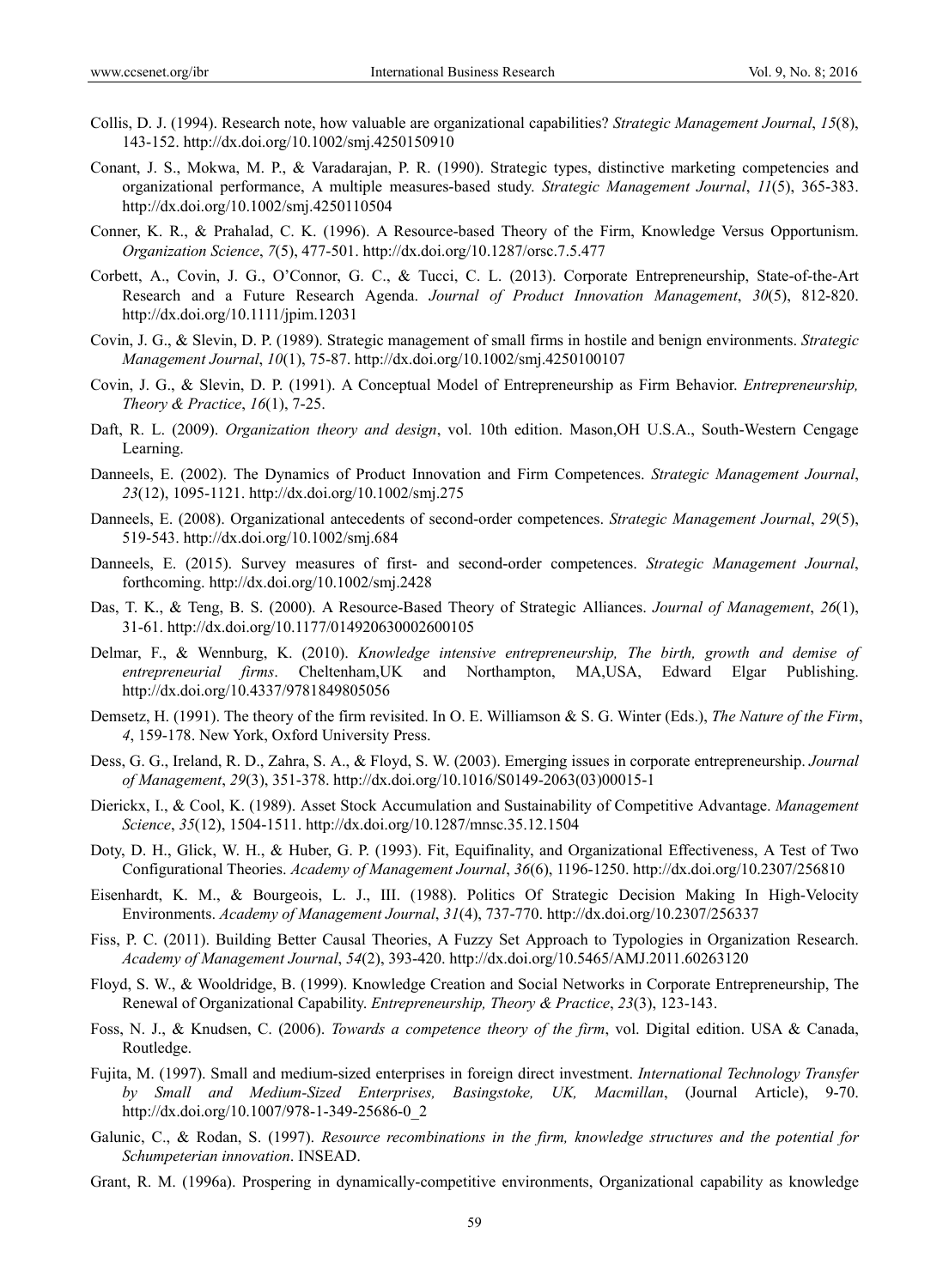integration. *Organization Science*, *7*(4), 375-387. http://dx.doi.org/10.1287/orsc.7.4.375

- Grant, R. M. (1996b). Toward a knowledge-based theory of the firm. *Strategic Management Journal*, *17*(10), 109-122. http://dx.doi.org/10.1002/smj.4250171110
- Grant, R. M., & Baden-Fuller, C. (1995). *A knowledge-based theory of inter-firm collaboration*, *38*, 17-21. Presented at the Academy of Management Best Paper Proceedings.
- Guth, W. D., & Ginsberg, A. (1990). Guest editors' introduction, Corporate entrepreneurship. *Strategic Management Journal*, *11*, 5-15.
- Hambrick, D. C., Geletkanycz, M. A., & Fredrickson, J. W. (1993). Top executive commitment to the status quo, Some tests of its determinants. *Strategic Management Journal*, *14*(6), 401-418. http://dx.doi.org/10.1002/smj.4250140602
- Hausman, J. A. (1978). Specification Tests in Econometrics. *Econometrica*, *46*(6), 1251-1271. http://dx.doi.org/10.2307/1913827
- Hayton, J. C., & Zahra, S. A. (2005). Venture team human capital and absorptive capacity in high technology new ventures. *International Journal of Technology Management*, *31*(3-4), 256-274. http://dx.doi.org/10.1504/IJTM.2005.006634
- Helfat, C. E., & Peteraf, M. A. (2003). The dynamic resource-based view, Capability lifecycles. *Strategic Management Journal*, *24*(10), 997-1010. http://dx.doi.org/10.1002/smj.332
- Henrekson, M., & Johansson, D. (2009). Gazelles as job creators, a survey and interpretation of the evidence. *Small Business Economics*, *35*(2), 227-244. http://dx.doi.org/10.1007/s11187-009-9172-z
- Hitt, M. A., & Ireland, R. D. (1985). Corporate Distinctive Competence, Strategy, Industry and Performance. *Strategic Management Journal*, *6*(3), 273-293. http://dx.doi.org/10.1002/smj.4250060307
- Hitt, M. A., & Ireland, R. D. (1986). Relationships among corporate level distinctive competencies, diversification strategy, corporate structure and performance. *Journal of Management Studies*, *23*(4), 401-416. http://dx.doi.org/10.1111/j.1467-6486.1986.tb00425.x
- Hitt, M. A., & Reed, T. S. (2000). Entrepreneurship in the new competitive landscape. In G. D. Meyer & K. A. Heppard (Eds.), *Entrepreneurship as strategy*, 23-47. Thousand Oaks, CA, Sage Publications. http://dx.doi.org/10.4135/9781452231280.n2
- Hofer, C. W., & Schendel, D. E. (1978). *Strategy Formulation, Analytical Concepts*. St. Paul, MN, West.
- Huber, G. P., & Power, D. J. (1985). Retrospective Reports of Strategic-level Managers, Guidelines for Increasing their Accuracy. *Strategic Management Journal*, *6*(2), 171-180. http://dx.doi.org/10.1002/smj.4250060206
- Ireland, R. D., Hitt, M. A., Camp, S. M., & Sexton, D. L. (2001). Integrating entrepreneurship and strategic management actions to create firm wealth. *The Academy of Management Executive (1993-2005)*, *15*(1), 49-63. http://dx.doi.org/10.5465/AME.2001.4251393
- Ireland, R. D., Reutzel, C. R., & Webb, J. W. (2005). Entrepreneurship Research in AMJ, What Has Been Published, and What Might the Future Hold? *Academy of Management Journal*, *48*(4), 556-564. http://dx.doi.org/10.5465/AMJ.2005.17843937
- Ketchen, D. J. (2003). Entrepreneurship, Past Accomplishments and Future Challenges. *Journal of Management*, *29*(3), 281-283. http://dx.doi.org/10.1016/S0149-2063(03)00012-6
- Ketchen, J., David J., Thomas, J. B., & Snow, C. C. (1993). Organizational Configurations and Performance, A Comparison of Theoretical Approaches. *Academy of Management Journal*, *36*(6), 1278-1313. http://dx.doi.org/10.2307/256812
- Kirzner, I. M. (1979). *Perception, opportunity, and profit, Studies in the theory of entrepreneurship*. University of Chicago Press Chicago, IL.
- Kleinbaum, D. G., Kupper, L. L., & Muller, K. E. (1999). *Applied Regression Analysis and other Multivatiate Methods.*, vol. 2nd. Bonston,MA, PWS-Kent.
- Kokash, R., & Hughes, M. (2014a). Entrepreneurial Orientation and Organizational Knowledge Creation as Critical Pathways to Second-order Competences. *Paper presented at the SMS Tel Aviv Special Conference, Tel Aviv, Israel.*
- Kokash, R., & Hughes, M. (2014b). Entrepreneurial Orientation and Second-order Competences, The Moderating Role of Environmental Hostility and Organizational Structure. *Paper presented at the Strategic Management Society*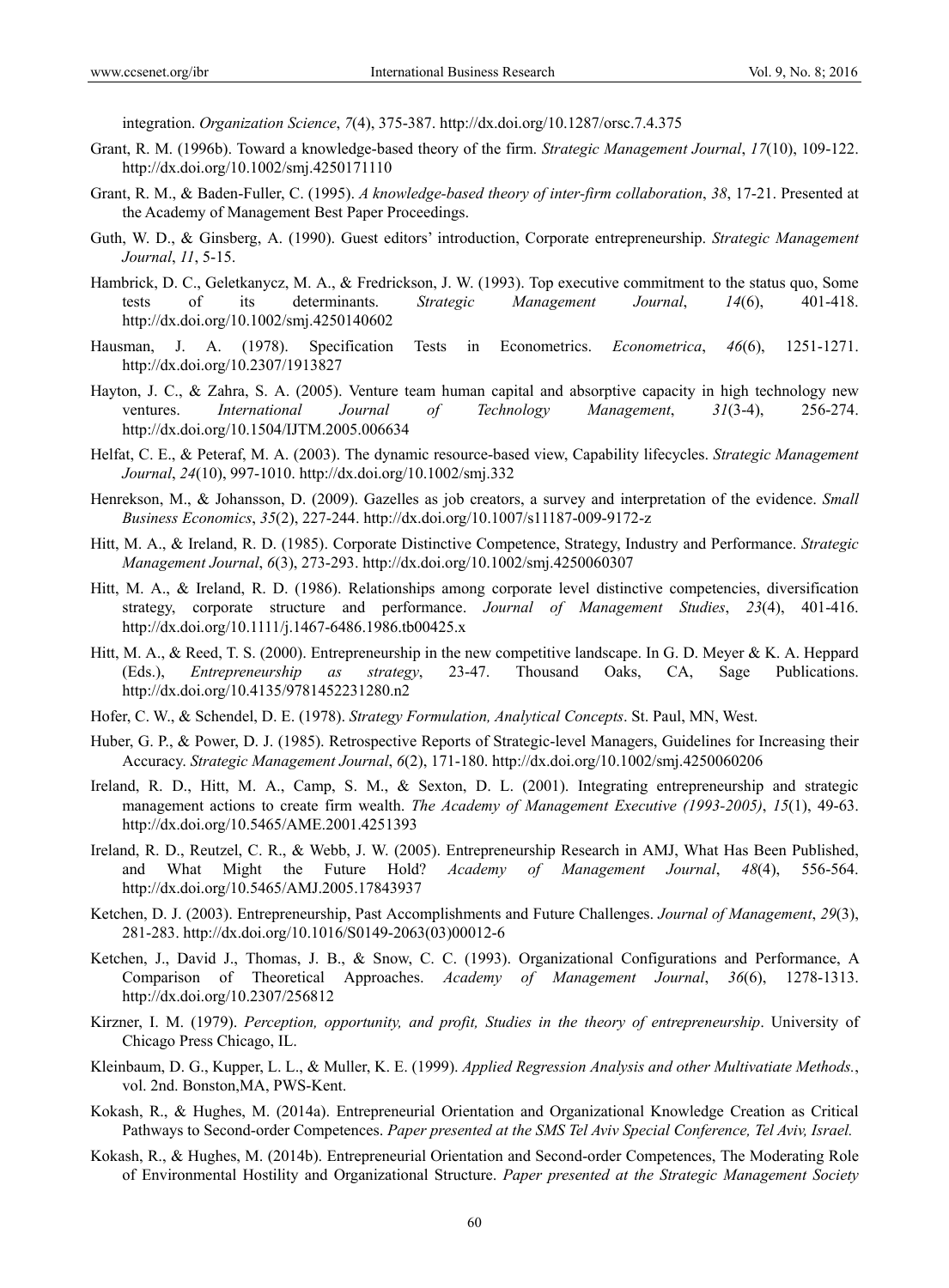*34th Annual International Conference, Madrid.*

- Kuratko, D. F., Montagno, R. V., & Hornsby, J. S. (1990). Developing an intrapreneurial assessment instrument for an effective corporate entrepreneurial environment. *Strategic Management Journal*, *11*(5), 49-58.
- Lane, P. J., & Lubatkin, M. (1998). Relative absorptive capacity and interorganizational learning. *Strategic Management Journal*, *19*(5), 461-477. http://dx.doi.org/10.1002/(SICI)1097-0266(199805)19:5<461::AID-SMJ953>3.0.CO;2-L
- Levinthal, D. A., & March, J. G. (1993). The myopia of learning. *Strategic Management Journal*, *14*(S2), 95-112. http://dx.doi.org/10.1002/smj.4250141009
- Li, Y. H., Huang, J. W., & Tsai, M. T. (2009). Entrepreneurial orientation and firm performance, The role of knowledge creation process. *Industrial Marketing Management*, *38*(4), 440-449. http://dx.doi.org/10.1016/j.indmarman.2008.02.004
- Lumpkin, G. T., & Dess, G. G. (1995). Simplicity as a Strategy-Making Process, the Effects of Stage of Organizational Development and Environment on Performance. *Academy of Management Journal*, *38*(5), 1386-1407. http://dx.doi.org/10.2307/256862
- McGrath, R. G. (1999). Falling forward, Real options reasoning and entrepreneurial failure. *Academy of Management Review*, *24*(1), 13-30. http://dx.doi.org/10.2307/259034
- McGrath, R. G., Tsai, M. H., Venkataraman, S., & MacMillan, I. C. (1996). Innovation, Competitive Advantage and Rent, A Model and Test. *Management Science*, *42*(3), 389-403. http://dx.doi.org/10.1287/mnsc.42.3.389
- McGrath, R. G., Venkataraman, S., & MacMillan, I. C. (1994). The Advantage Chain, Antecedents to Rents From Internal Corporate Ventures. *Journal of Business Venturing*, *9*(5), 351. http://dx.doi.org/10.1016/0883-9026(94)90012-4
- Miles, R. E., Snow, C. C., M., A. D., & Coleman, H. J., Jr. (1978). Organizational Strategy, Structure, and Process. *The Academy of Management Review*, *3*(3), 546-562.
- Miller, D. (1983). The Correlates of Entrepreneurship in Three Types of Firms. *Management Science*, *29*(7), 770-791. http://dx.doi.org/10.1287/mnsc.29.7.770
- Mintzberg, H. (1973). Strategy- Making in Three Modes. *California Management Review*, *15*(2), 44-53. http://dx.doi.org/10.2307/41164491
- Neter, J., Kutner, M. H., Nachtsheim, C. J., & Wasserman, W. (1996). *Applied linear statistical models*, *67*. Chicago, IL, Irwin.
- Nonaka, I. (1994). A dynamic theory of organizational knowledge creation. *Organization Science*, *5*(1), 14-37. http://dx.doi.org/10.1287/orsc.5.1.14
- Nonaka, I., Peltokorpi, V., & Tomae, H. (2005). Strategic knowledge creation, The case of Hamamatsu Photonics. *International Journal of Technology Management*, *30*(3-4), 248-264. http://dx.doi.org/10.1504/IJTM.2005.006709
- Nonaka, I., & von Krogh, G. (2009). Tacit knowledge and knowledge conversion, Controversy and advancement in organizational knowledge creation theory. *Organization Science*, *20*(3), 635-652. http://dx.doi.org/10.1287/orsc.1080.0412
- Penrose, E. T. (1958). *The theory of the growth of the firm*. New York, Wiley.
- Podsakoff, P. M., MacKenzie, S. B., Jeong-Yeon, L., & Podsakoff, N. P. (2003). Common Method Biases in Behavioral Research, A Critical Review of the Literature and Recommended Remedies. *Journal of Applied Psychology*, *88*(5), 879-903. http://dx.doi.org/10.1037/0021-9010.88.5.879
- Podsakoff, P. M., & Organ, D. W. (1986). Self-Reports in Organizational Research, Problems and Prospects. *Journal of Management*, *12*(4), 531-544. http://dx.doi.org/10.1177/014920638601200408
- Polanyi, M. (1958). *Personal Knowledge*. Chicago, IL, University of Chicago Press.
- Polanyi, M. (1962). *Personal Knowledge. Towards a Post-Critical Philosophy*. Chicago, IL, University of Chicago Press.
- Reed, K., Lubatkin, M., & Srinivasan, H. (2006). Proposing and Testing an Intellectual Capital-Based View of the Firm. *Journal of Management Studies*, *43*(4), 867-893. http://dx.doi.org/10.1111/j.1467-6486.2006.00614.x
- Robinson, K. C., & Hofer, C. W. (1997). A methodological investigation of the validity and usefulness of parametric and nonparametric statistical data analysis techniques for new venture research. *Frontiers of Entrepreneurship Research*, 692-705. Boston, MA, Babson College Press.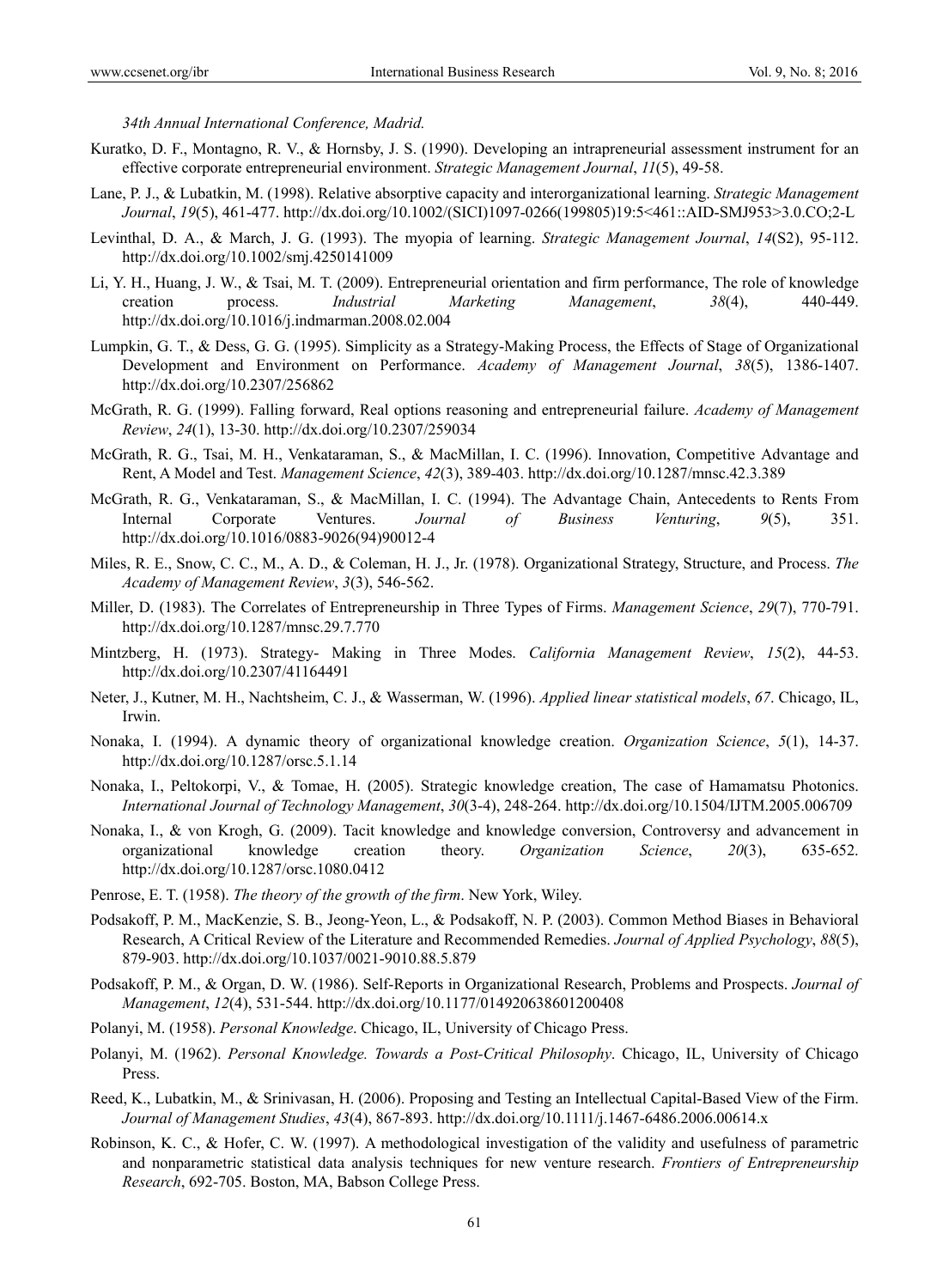- Rothaermel, F. T., & Alexandre, M. T. (2009). Ambidexterity in Technology Sourcing, The Moderating Role of Absorptive Capacity. *Organization Science*, *20*(4), 759-780. http://dx.doi.org/10.1287/orsc.1080.0404
- Rumelt, R. P. (1984). "Towards a Strategic Theory of the Firm," in Lamb, R. B. (Ed.). *Competitive Strategic Management*, 556-70. Englewood Cliffs, NJ, Prentice-Hall.
- Sabherwal, R., & Becerra-Fernandez, I. (2003). An Empirical Study of the Effect of Knowledge Management Processes at Individual, Group, and Organizational Levels\*. *Decision Sciences*, *34*(2), 225-260. http://dx.doi.org/10.1111/1540-5915.02329
- Sambrook, S., & Roberts, C. (2005). Corporate entrepreneurship and organizational learning, a review of the literature and the development of a conceptual framework. *Strategic Change*, *14*(3), 141. http://dx.doi.org/10.1111/1540-5915.02329
- Scherer, F. M., & Ross, D. (1990). *Industrial Market Structure and Economic Performance*, *3,* ed. Boston, Houghton-Mifflin.
- Schumpeter, J. (1934). *The theory of economic development*. Cambridge,MA, Harvard University Press.
- Selznick, P. (1957). *Leadership in administration, A sociological interpretation*. New York, NY, Harper & Row.
- Shane, S. A., & Venkataraman, S. (2000). The Promise of Enterpreneurship as a Field of Research. *The Academy of Management Review*, *25*(1), 217-226. http://dx.doi.org/10.2307/259271
- Shapiro, S. S., & Wilk, M. B. (1965). An analysis of variance test for normality (complete samples). *Biometrika*, *52*(3/4), 591-611. http://dx.doi.org/10.1093/biomet/52.3-4.591
- Sharma, P., & Chrisman, J. J. (1999). Toward a reconciliation of the definitional issues in the field of corporate entrepreneurship. *Entrepreneurship, Theory and Practice*, *23*(3), 11-27.
- Simsek, Z., & Heavey, C. (2011). The mediating role of knowledge-based capital for corporate entrepreneurship effects on performance, A study of small- to medium-sized firms. *Strategic Entrepreneurship Journal*, *5*(1), 81-100. http://dx.doi.org/10.1002/sej.108
- Simsek, Z., & Veiga, J. F. (2000). The electronic survey technique, An integration and assessment. *Organizational Research Methods*, 3(1), 93-115. http://dx.doi.org/10.1177/109442810031004
- Simsek, Z., & Veiga, J. F. (2001). A primer on Internet organizational surveys. *Organizational Research Methods*, *4*(3), 218-235. http://dx.doi.org/10.1177/109442810143003
- Smart, D. T., & Conant, J. S. (2011). Entrepreneurial orientation, distinctive marketing competencies and organizational performance. *Journal of Applied Business Research*, *10*(3), 28-38. http://dx.doi.org/10.19030/jabr.v10i3.5921
- Tabachnick, B., & Fidell, L. S. (1996). *Using multivariate statistics*, *3*. New York, Harper Collins College Publishers.
- Tomer, J. F. (1987). *Organizational capital, The path to higher productivity and well-being*. New York, Praeger.
- Tsang, E. W. K. (1997). Organizational learning and the learning organization, a dichotomy between descriptive and prescriptive research. *Human Relations*, *50*(1), 73-89. http://dx.doi.org/10.1177/001872679705000104
- Von Krogh, G., & Roos, J. (1995). A perspective on knowledge, competence and strategy. *Personnel Review*, *24*(3), 56-76. http://dx.doi.org/10.1108/00483489510089650
- Wernerfelt, B. (1989). From critical resources to corporate strategy. *Journal of General Management*, *14*(3), 4-12.
- Wernerfelt, B. (1995). The resource-based view of the firm, Ten years after. *Strategic Management Journal*, *16*(3), 171-174. http://dx.doi.org/10.1002/smj.4250160303
- Wiklund, J., Davidsson, P., Audretsch, D. B., & Karlsson, C. (2011). The Future of Entrepreneurship Research. *Entrepreneurship Theory and Practice*, *35*(1), 1-9. http://dx.doi.org/10.1111/j.1540-6520.2010.00420.x
- Williamson, O. (1975). Markets and hierarchies, analysis and antitrust implications, a study in the economics of internal organization. *University of Illinois at Urbana-Champaign's Academy for Entrepreneurial Leadership Historical Research Reference in Entrepreneurship*, (Journal Article).
- Wirtz, B. W., Mathieu, A., & Schilke, O. (2007). Strategy in High-Velocity Environments. *Long Range Planning*, *40*(3), 295-313. http://dx.doi.org/10.1016/j.lrp.2007.06.002
- Youndt, M. A., Subramaniam, M., & Snell, S. A. (2004). Intellectual Capital Profiles, An Examination of Investments and Returns\*. *Journal of Management Studies*, *41*(2), 335-361. http://dx.doi.org/10.1111/j.1467-6486.2004.00435.x